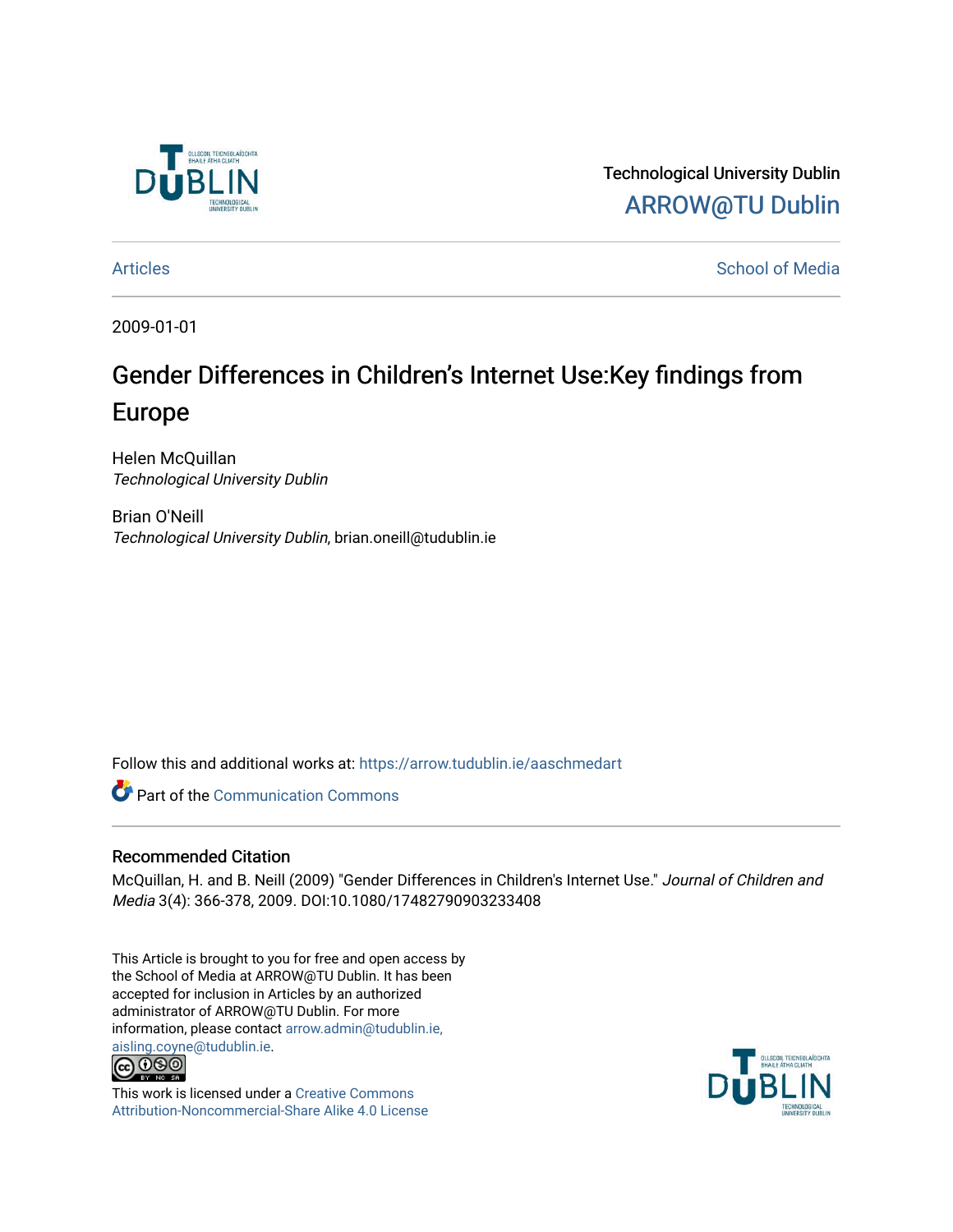# **Gender Differences in Children's Internet Use:**

# **Key findings from Europe**

Helen McQuillan,

Centre for Social & Educational Research, Dublin Institute of Technology,

Mountjoy Square,

Dublin 1

Ireland.

+353 1 402 4176 Email: hmcquillan@gmail.com

Brian O'Neill,

|                                                  | <b>Deleted:</b> Faculty of Applied Arts |
|--------------------------------------------------|-----------------------------------------|
| School of Media, Dublin Institute of Technology, |                                         |
|                                                  | <b>Deleted:</b> Rathmines,              |
| <b>Aungier Street</b>                            |                                         |
|                                                  | <b>Deleted:</b> 6                       |
| Dublin 2                                         |                                         |
|                                                  |                                         |
| Ireland.                                         |                                         |

1

+353 1 402 3481 Email: brian.oneill@dit.ie (Corresponding Author)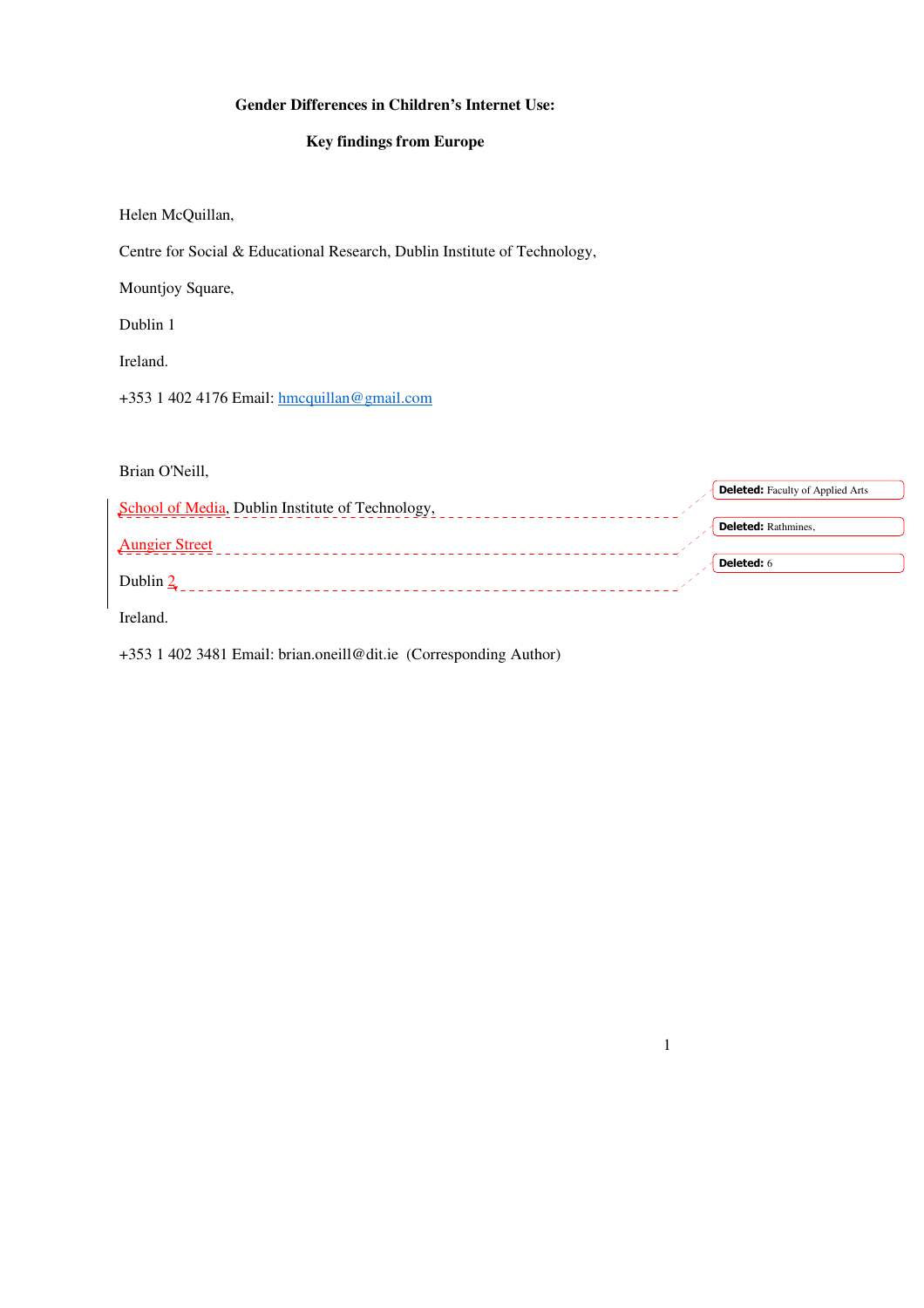# **Abstract**

This paper analyses comparative empirical data from across Europe on gender differences in children's internet use, and through a new interpretive framework on young people's experiences, seeks to add new findings to this growing international knowledge base. Linking feminist theory on gender and technology with theories of youth gender identity construction, four key areas are investigated. Firstly, the impact of increased internet access and use in schools and in homes on gender equality is examined. Secondly, youth communication and content creation practices are investigated to explore whether the internet is facilitating flexibility in gender identity and the transcendence of traditional gender roles. Thirdly, gender differences in skills and perceptions of expertise are discussed. Finally, internet activities which demonstrate overtly gender-stereotypical masculine attributes – pornography and action/violent game playing - are discussed. We argue that gender remains a salient factor in researching the complexity of young people's internet use and call for multiple theoretical perspectives to contribute to further research on this topic.

**Keywords:** children, gender, ICT, internet, technology.

### **Authors bios:**

Helen McQuillan, postdoctoral fellow at Dublin Institute of Technology, researches in digital inclusion, young people and new media, and gender and ICT. Helen has been involved in digital inclusion research and practice for almost ten years and is research advisor to DIT's Digital Communities programme and Limerick City Community ICT steering group.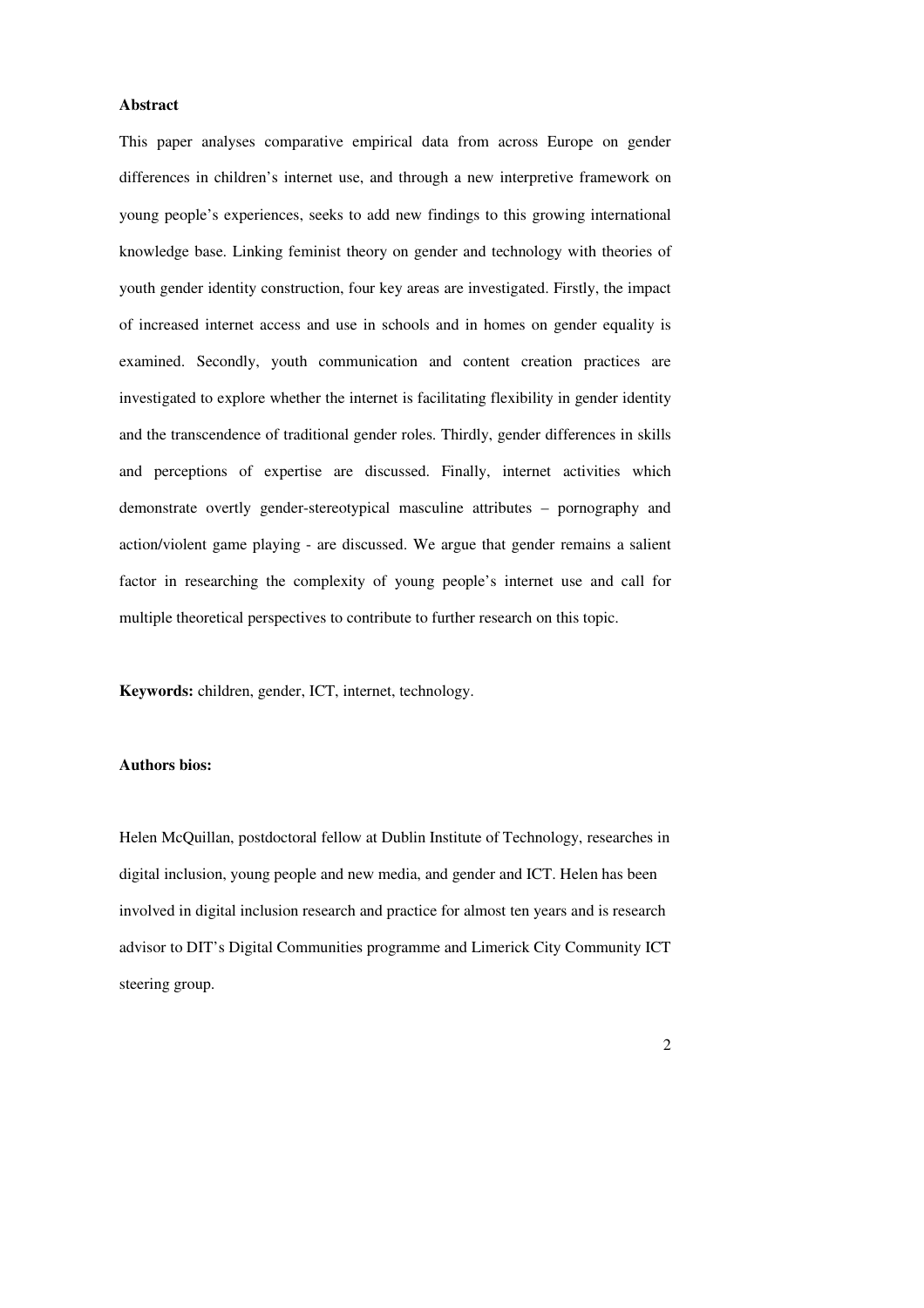Brian O'Neill, Head of the School of Media at Dublin Institute of Technology, is a founder member of the *Teachers' Association for Media Education.* He has contributed to the Broadcasting Commission of Ireland on media literacy in the public sphere (2008) and media education (2007 for the Radharc Trust), and for UNICEF on journalism training. He is Deputy Head of the IAMCR Audiences Section.

3

Deleted: ,

Applied Arts

**Deleted:** Research in the Faculty of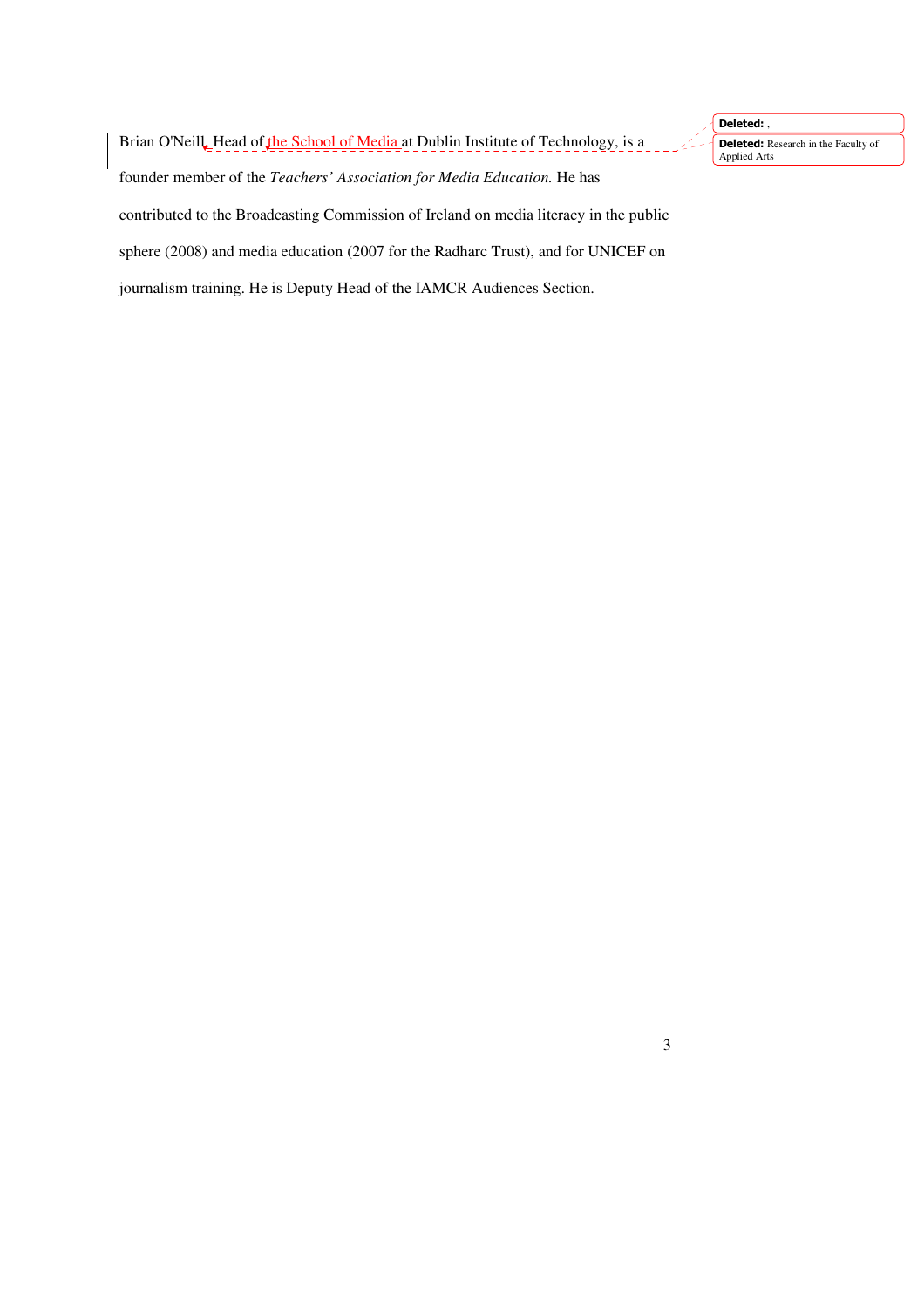# **Gender Differences in Children's Internet Use:**

### **Key findings from Europe**

# **Introduction**

Digital media and the internet now form an integral part of most young people's communication practices and information spaces across Europe. Popular representation depicts young people as being naturally predisposed to new technologies. Yet, the rhetoric of the "net generation" (Junco & Mastrodicasa, 2007) or "digital natives" (Prensky, 2001) masks the diversity of young people's experiences with ICT and the dynamics of a changing media environment. Assumptions of natural aptitude and interest among all young people in engaging with internet technologies have been questioned by Bennett, Maton, & Kervin (2008) who suggest that poorly evidenced claims of natural affinity camouflage the complexity of young people's relationships with ICT.

Young people's internet access and use is growing steadily across Europe. The EU27 statistics for home and school internet access are 65% and 57% respectively (Eurobarometer, 2008), although average usage figures disguise considerable disparity between countries – from a low  $47\%$  in Italy to a high  $94\%$  in Finland. Certainly, young people's internet access and experience varies according to age, socioeconomic status, geography, gender, and culturally-specific factors. Our main concern in this paper is with gender. Optimistic information society discourse and the increasing prevalence of new digital media technologies have led to the perception that internet use is now more participatory and equitable than traditional media, and in many instances, gender is no longer considered a salient factor in discussions of digital divides.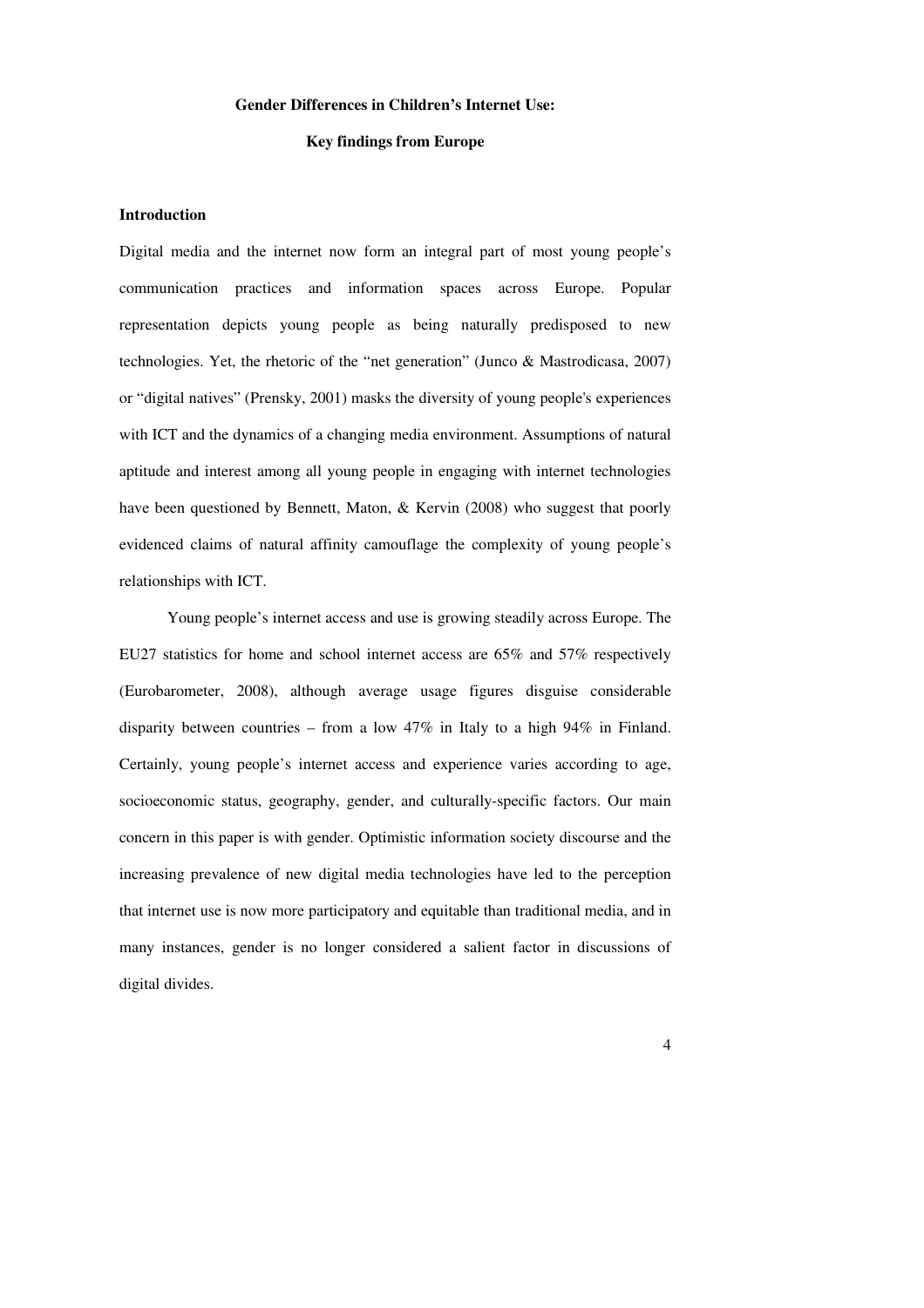As gender differences in young people's internet access shrink, we ask can gender be ignored as an independent variable in accounting for different experiences, practices and challenges for girls and boys? Recent evidence suggests that the gender gap in internet access has diminished but that more subtle gender differences in online activities are emerging, particularly among children (Pew Internet, 2005; Livingstone, Bober & Helsper, 2005). To explore some of these subtleties, this article draws on empirical data from comparative analyses of gender differences in children's internet use and experiences across Europe, adds new findings to a growing international knowledge base, and provides a theoretical framework for understanding the complexity of young people's new media use and experiences.

# \_\_\_\_\_\_\_\_\_\_\_\_\_\_\_\_\_\_\_\_\_\_\_\_\_\_\_\_\_ **Theorising gender, identity, equality and difference**

Gender and technology, their complexities and their interrelationship, have been the subject of feminist research for over three decades, producing a rich theoretical framework for understanding gender-technology relations and exploring changing patterns of technology development and use. Relevant discussion of equal opportunities and gender equality has arisen in the context of research on the (in)visibility and historical contribution of women in science and technology (Stanley, 1993) and women's status and under-representation in ICT (Trauth, 2006; McQuillan & Bradley, 1999). Despite criticisms of gender essentialism, technological determinism and the focus on attempts to encourage girls to "catch up" with boys, the concept of equal opportunities continues to dominate debate, and has been supported in European education, social and employment policy resulting in positive action programmes in schools.

Deleted: paper

#### Deleted: **Method¶**

Meta-analysis of national reports from twenty-one European countries participating in the EU Kids Online research network was conducted by the authors in February 2008 for the report *Comparing children's online opportunities and risks across Europe* (Hasebrink, Livingstone, Haddon & Olafsson, 2009). Comparative analysis of gender differences in children's access, use of the internet, skills and activities was conducted, based on available empirical research in each country. Direct cross national comparisons were difficult because of gaps in the availability of data, a lack of comparative data, varied methodologies, variables and sampling frameworks, and different age groups studied. Despite extensive interest in young people's internet use and an increase in research on the subject, analysis of the EU Kids Online research database highlighted the fact that very little attention is paid to gender in European research. ¶ Discussion about youth and new media has been enriched by interdisciplinary academic research, media attention (both positive and negative), and public discourse (Herring, 2008). However alongside this increased attention is a loosening of terminology and a growing imprecision of analysis. "Technology," "ICT," the "internet" and even "youth" and "gender" enjoy a familiarity in popular discourse which has had the effect of blunting the range of meanings, interrogations, and complexities implicit in these terms. There are, in other words, differences in the ways in which these terms are operationalised in research and reported in the public domain. While we acknowledge the problem that terminological differences pose for research and comparative analysis, it is beyond the scope of this paper to critique these thoroughly. ¶

Deleted: Cawley & Trench, 2004;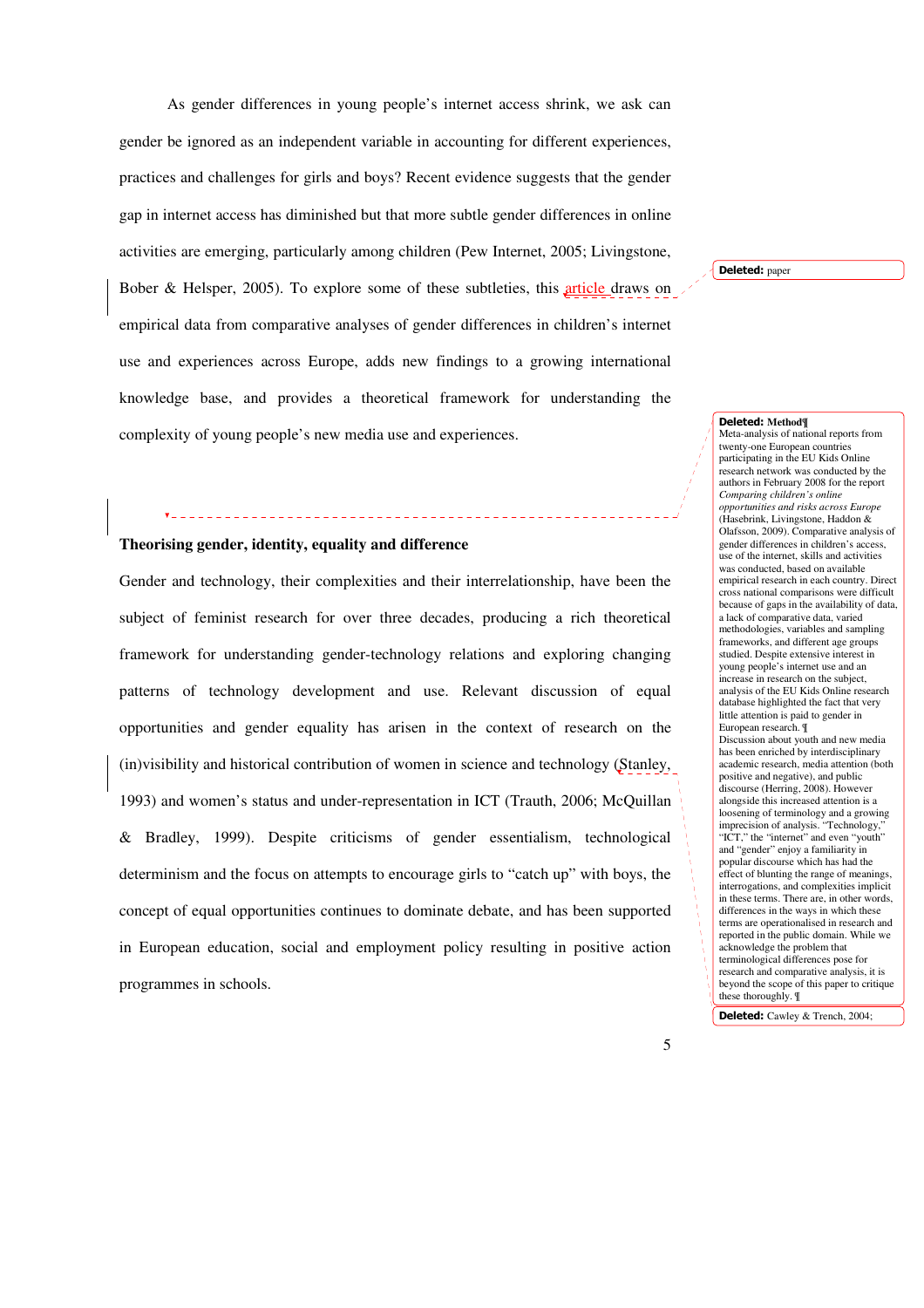Concerns about equity in access to ICT between the sexes were broadened in

debates about expertise, knowledge and power and institutional practices. Researchers investigating the gender politics of ICT (Webster, 2005; Greenfield et al, 2003) and the discourse of expertise (Menzies, 1996; Cockburn, 1987) debated the gendering of ICT knowledge and expertise, and males' automatic insider and elite status in any technological domain. A focus on women, communication and cultural expression highlights the dynamic cultural and ideological association between gender and ICT (MacKenzie & Wajcman, 1999; Turkle, 1997). An even more optimistic account of the fluidity of gender, technology and culture is offered by cyber-feminists (Kirkup, 2000; Plant, 1997) in their utopian predictions of cyberspace which they predicted would free women from the constraints of gender. Although initially dismissed as promoting dichotomous gender essentialism, their ideas may provide a basis for investigating gender differences in computer gaming, particularly those involving fantasy, escapism, alter egos and extreme violence – elements of gender identity not overtly encouraged in schools or homes, but extensively performed within gaming communities, particularly by boys.

Wajcman's (2004) analysis shifts the debate away from differences between men and women to an understanding of the social, cultural, and political context of technological development shaping users' relationships with and experiences of ICT. The strength of Wajcman's argument for "technofeminism" lies in the synthesis of the many diverse voices engaged in gender-technology research and analyses of changes in the interrelationship of gender, technology, knowledge, and power. The diversity of feminist perspectives on gender and technology illustrates the challenges in exploring young people's internet use and shows the need for an interpretive framework which recognises gender as a dynamic process, the complexity of a changing media

Deleted: , Peters, Lane, Rees, & Samuels

Deleted: Morris-Suzuki, 1988;

Formatted: Not Highlight Deleted: ; Haraway, 1991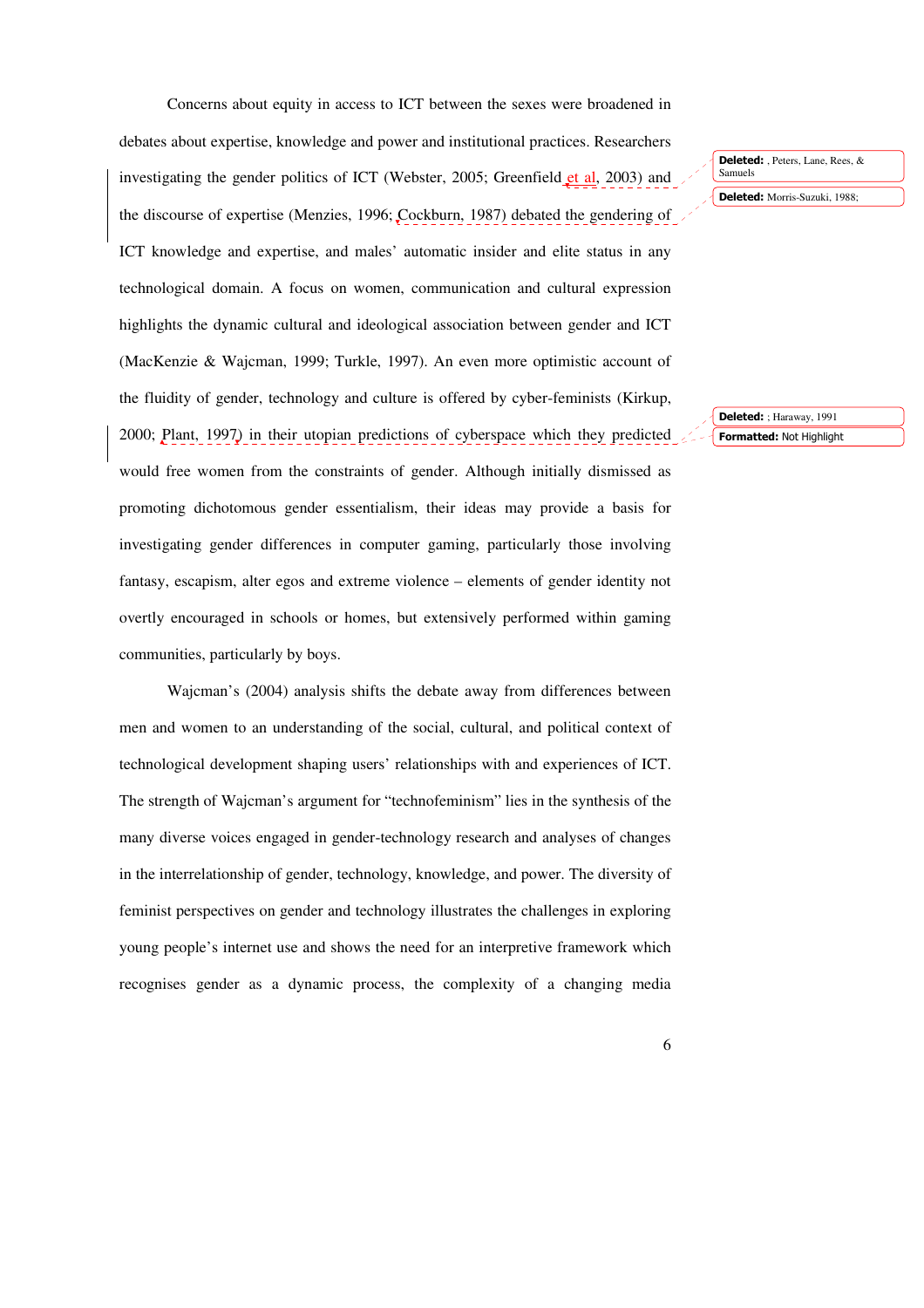environment and the diversity of experiences of young peoples' new media experiences.

Paechter (2007), an educational researcher, also explores gender as a dynamic process. According to her, gender identity is constructed, learned, negotiated, performed and constrained in multiple communities of masculinity and femininity practice. Within these communities, typical versions of masculinity and femininity can be individually and communally constructed, where boys and girls can both "do" or contest their gender according to communal ideals and values. Thus, she argues that different identities can be constructed and performed in different settings, at different times– depending on dominant group conceptions of gender and power/knowledge relations within communities of practice. Although Paechter's conceptual framework does not specifically address new media, it has implications for exploring young people's ICT usage and interpreting differences and consistencies in gendered patterns of young people's use of the internet. It demonstrates how the varied communities of practice which the internet embodies, and different contexts of internet use (both physical and virtual) with different social norms and power relations, can influence gender identity, internet practices and patterns.

Drawing on these diverse theoretical perspectives, a number of research questions arise in relation to the gendered dimension of children's internet use. Drawing on the cross-national empirical data reported in Hasebrink, Livingstone et al (2009), we examine the evidence for a diminishing gender gap in access to the internet across Europe (RQ1), or why despite equal access, gender differences persist in boys' and girls' internet activities and opportunities, resulting in different skill sets and perceptions of ICT expertise (RQ2). We further explore the extent to which new patterns of communication reflect the more flexible and collective communicative

**Deleted:** we propose the following hypotheses to be tested, d Deleted: , Haddon & Olafsson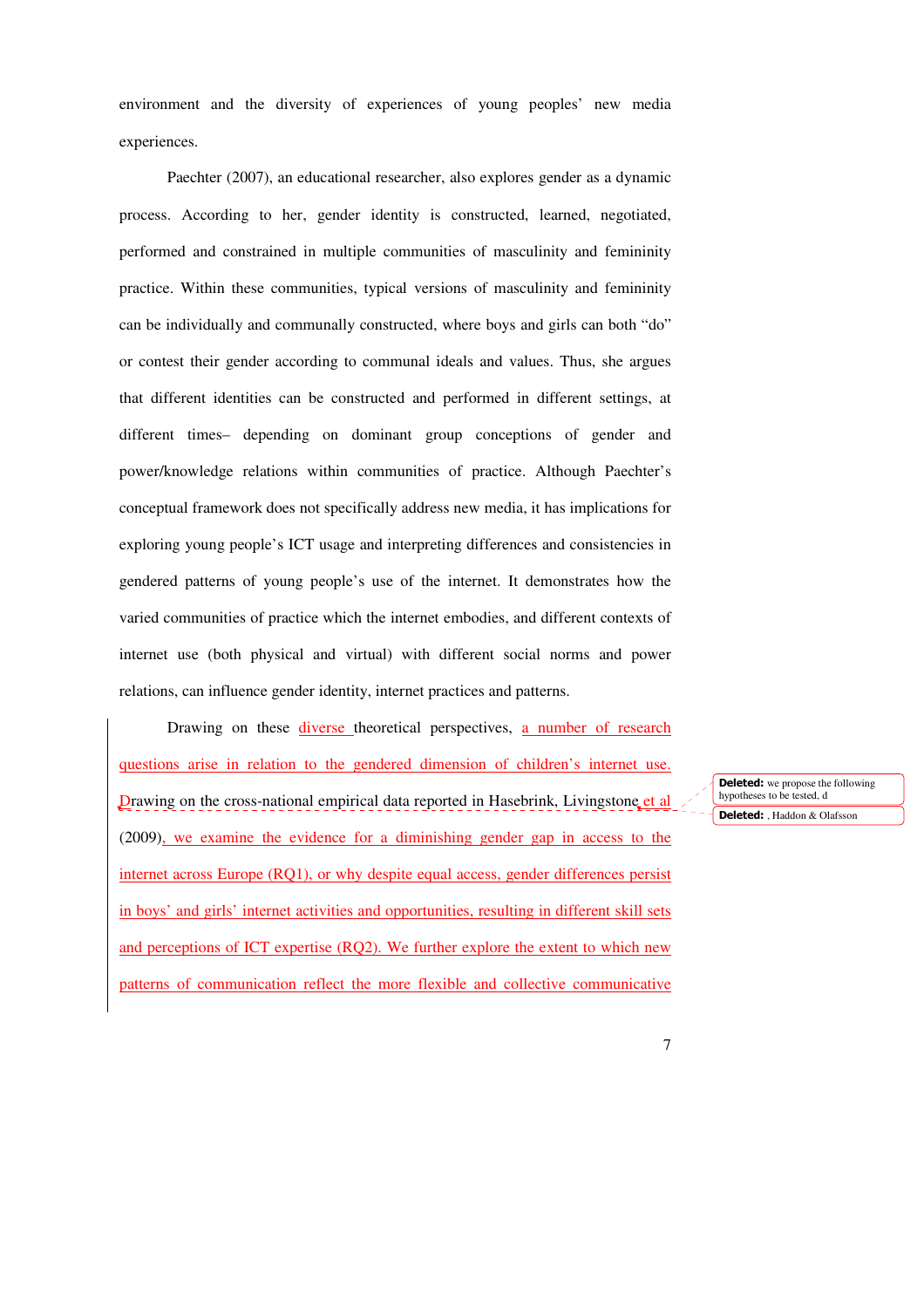practice of the internet, transcending prevailing social norms and values (RQ3), while also examining how certain elements of young people's internet practices reflect the hegemonic power structures of both gender and technology, and these are slow to shift, resulting in persistent gender differences (RQ4)..

# **Method**

Meta-analysis of national reports from twenty-one European countries participating in the EU Kids Online research network was conducted by the authors in February 2008 for the report *Comparing children's online opportunities and risks across Europe* (Hasebrink, Livingstone, Haddon & Olafsson, 2009). Comparative analysis of gender differences in children's access, use of the internet, skills and activities was conducted, based on available empirical research in each country. Direct cross national comparisons were difficult because of gaps in the availability of data, a lack of comparative data, varied methodologies, variables and sampling frameworks, and different age groups studied. Despite extensive interest in young people's internet use and an increase in research on the subject, analysis of the EU Kids Online research database highlighted the fact that very little attention is paid to gender in European research.

Discussion about youth and new media has been enriched by interdisciplinary academic research, media attention (both positive and negative), and public discourse (Herring, 2008). However alongside this increased attention is a loosening of terminology and a growing imprecision of analysis. "Technology," "ICT," the "internet" and even "youth" and "gender" enjoy a familiarity in popular discourse which has had the effect of blunting the range of meanings, interrogations, and

Deleted: :

8

Deleted: H1: Gender gaps in access to the internet are closing across Europe¶ H2: Despite equal access, gender differences persist in boys' and girls' internet activities and opportunities, resulting in different skill sets and perceptions of ICT expertise.¶ H3: New patterns of communication reflect the fact that the internet represents more collective practice and communities, which are flexible and transcend prevailing social norms and values.¶ H4: Certain elements of young people's internet practices reflect the hegemonic power structures of both gender and technology, and these are slow to shift, resulting in persistent gender differences.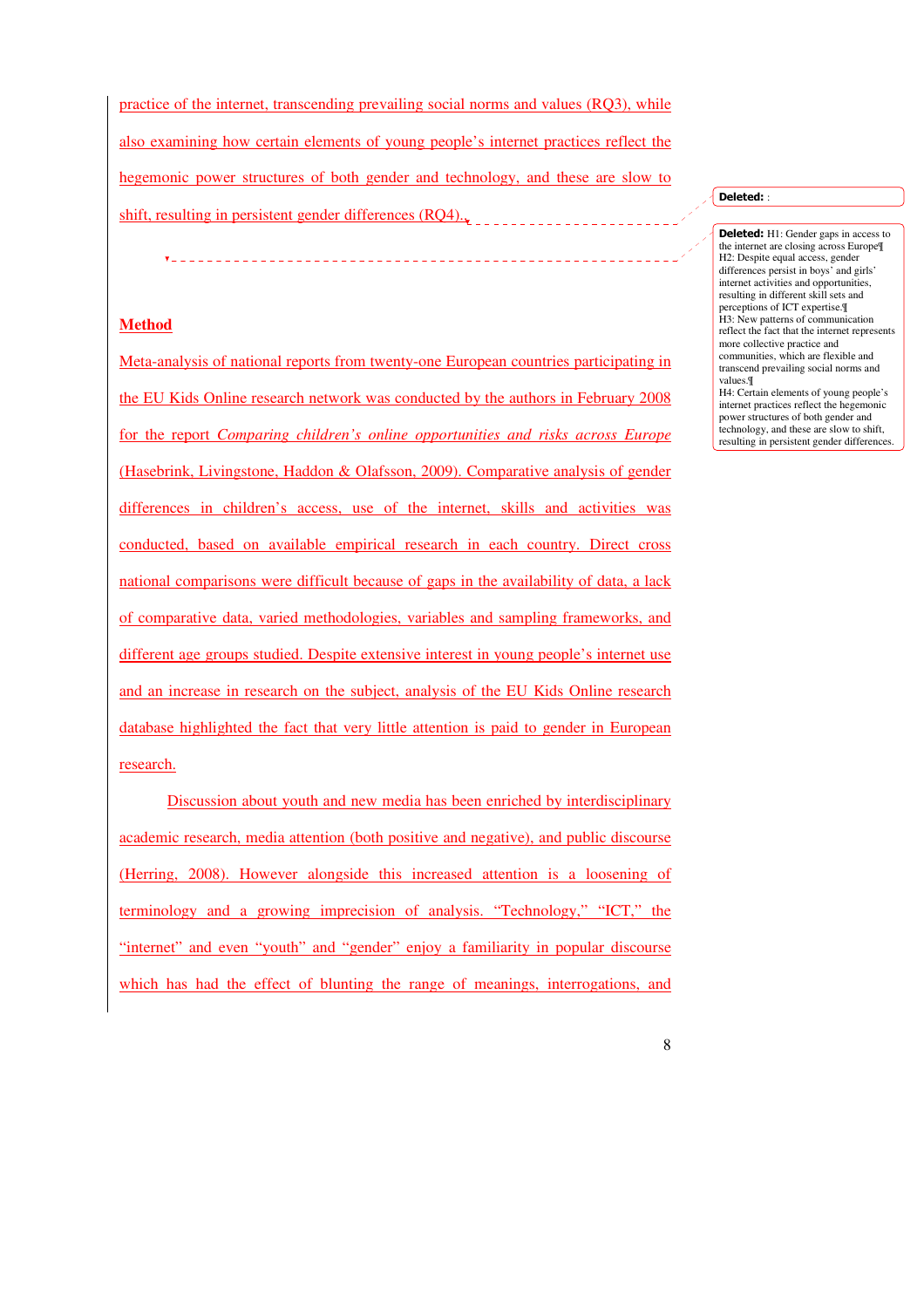complexities implicit in these terms. There are, in other words, differences in the ways in which these terms are operationalised in research and reported in the public domain. While we acknowledge the problem that terminological differences pose for research and comparative analysis, it is beyond the scope of this paper to critique these thoroughly.

Formatted: Indent: Left: 0"

# **Equality in access and use?**

Research across Europe provides evidence that gender gaps in access to the internet are closing in nearly all countries, as home and school access becomes more commonplace. Although in most countries the percentage of boys using the internet is slightly higher than girls, in only three countries are the differences statistically significant: Austria (boys: 62%, girls: 45%), Italy (boys: 41%, girls: 30%), and Germany (boys: 52%, girls: 43%) (Eurobarometer 2008). As internet diffusion has increased, these differences disappear, as demonstrated by the similar figures for girls  $(68\%)$  and boys  $(68.6\%)$  in countries categorised as high internet use countries by the EU Kids Online project (Hasebrink, Livingstone et al 2009).

Schools play a significant role in promoting equality of access to ICTs. Eurobarometer (2008) reports little variance in girls' and boys' internet usage in school among the 12 to 17 age group (87% vs. 83%). Mediappro (2006) is more critical of schools' approach to ICT, reporting that school use of the internet is severely constrained by policy priorities that focus primarily on ICT lessons and skills, and prohibit internet use for communication (chatting, e-mail, instant messaging), and leisure uses such as games and music. By limiting these activities, schools may well be constraining more gendered internet activities and inadvertently promoting equal opportunities.

Deleted: , Deleted: Haddon & Olafsson,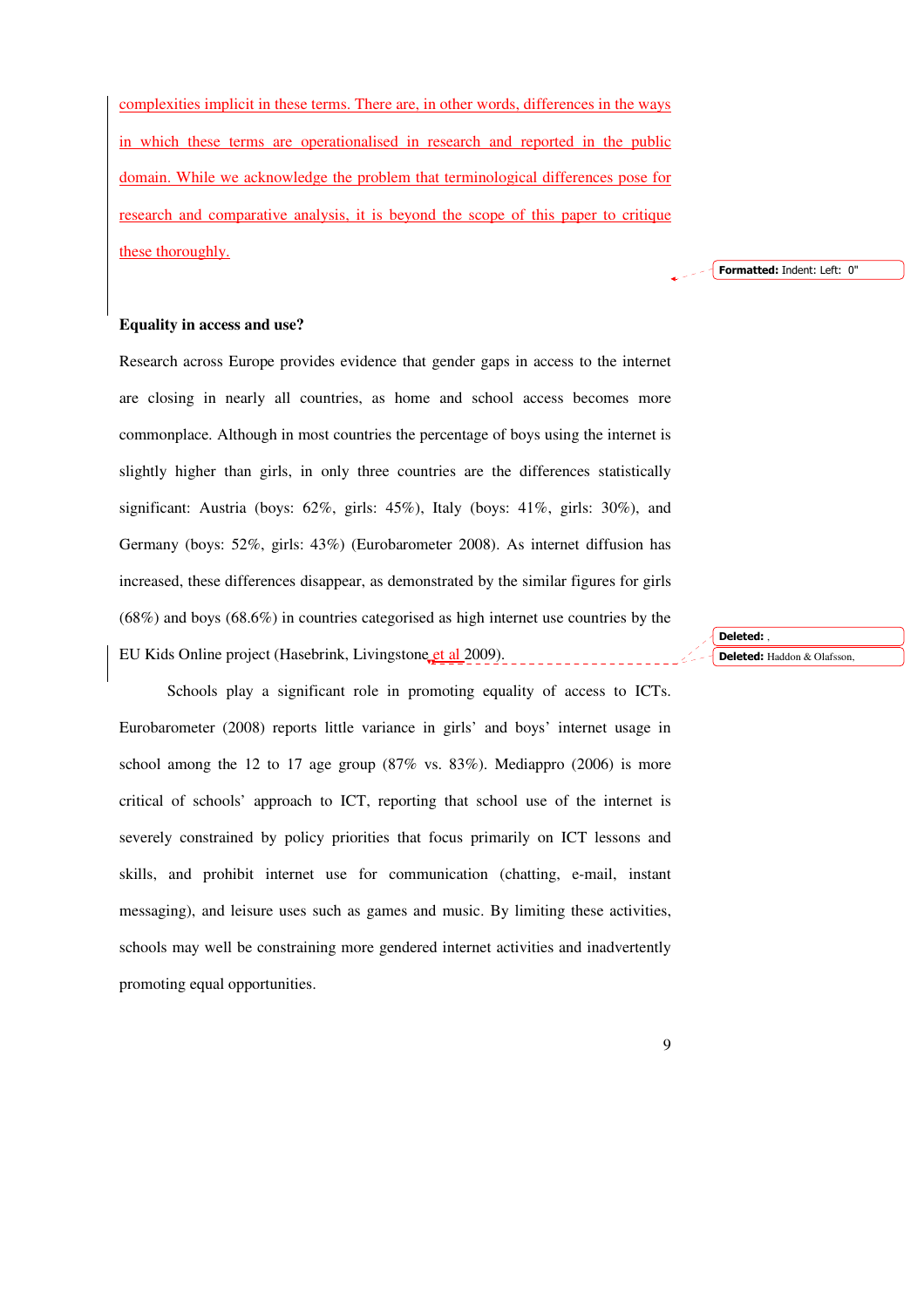Girls respond well to encouragement to succeed academically, a message that is central to equal opportunities values imparted in schools and homes. Girls' use of the internet for educational purposes reflects this. Across Europe, with the exception of Norway and Sweden, where educational use of the internet was reported (Bulgaria, Germany, Italy, Spain, the Netherlands, UK), girls are more likely than boys to search for information on the internet for educational purposes. Indeed, educational diligence has become a salient feature of girls' gender identity in the past decade, demonstrated by improvements in academic performance, compared with boys' dis-improving academic performance – an element of boys' gender identity causing considerable public concern.

Households with school-going children are most likely to have computers and internet connectivity, with investment in ICT often premised on current and future educational benefits for children (Cranmer, 2006). More than a third (34%) of young people have their own computer and the trend towards lone internet use continues (Eurobarometer, 2008). Again, there is considerable variance in this phenomenon across Europe. For example, despite relatively high (88%) home internet use by young people in Ireland, only 9% have their own computer. Here, a family computer is still the norm, unlike Denmark, where two thirds  $(67%)$  of young people have their own PC. We cannot conclude from this that solitary use of the internet is asocial, because as indicated below, the increase in use of the internet for peer to peer communication for both boys and girls is growing steadily.

Gender gaps in internet access and use are closing across Europe as the diffusion process speeds up. European public policy supports and encourages equal opportunities, particularly in the area of ICT. Boys and girls have equivalent resources and similar motives for going online. They both use the internet for information, for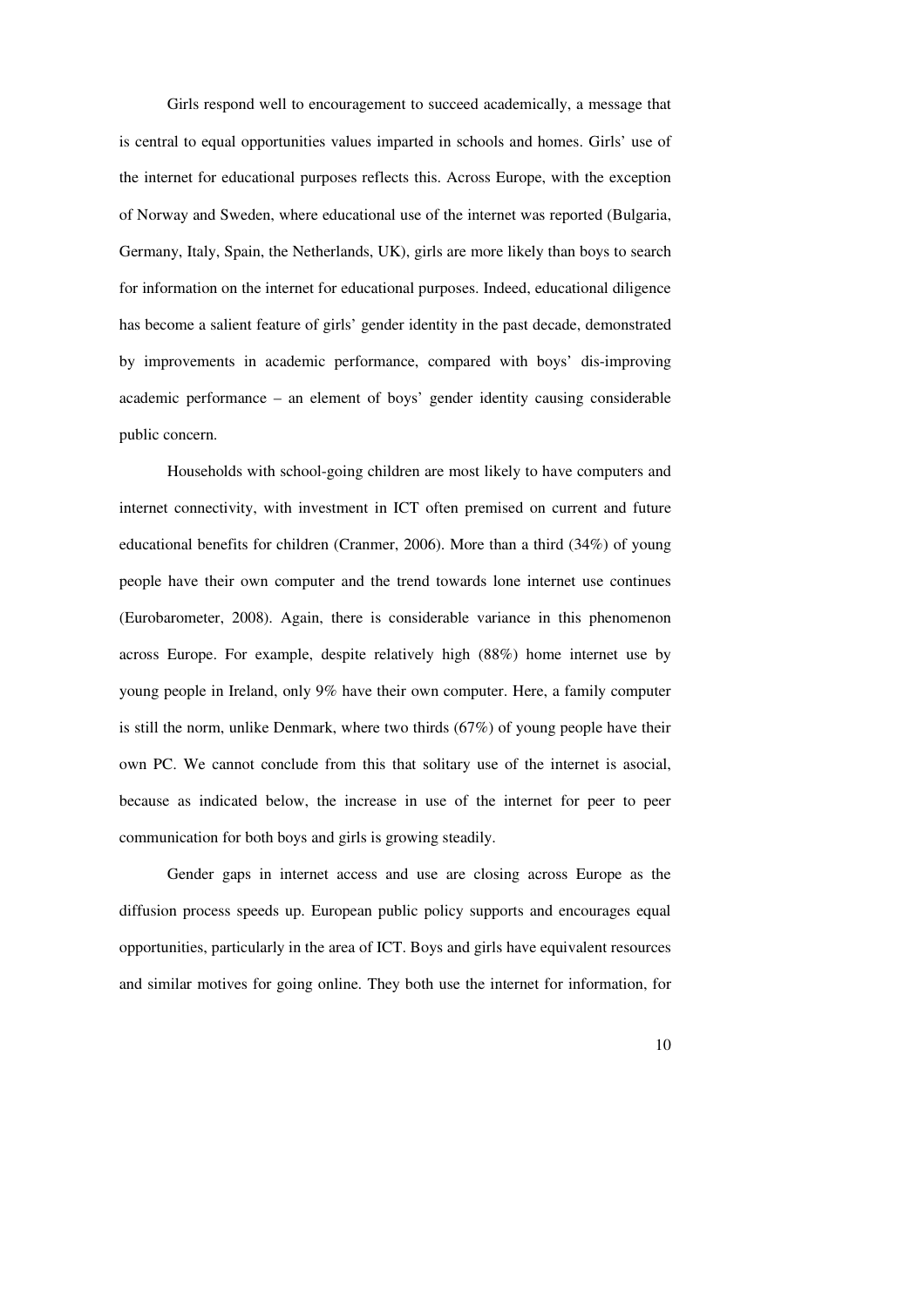education, for entertainment and leisure. Research across Europe suggests that gender differences in access to the internet decrease as diffusion and familiarity increase. Evidence from the UK in particular suggests that where internet is commonplace, supported by robust public policies on ICT in schools and digital inclusion activities at local level, that gendered practices are less evident. This may be because media literacy is an important part of the curriculum, curricular content has been developed that promotes gender equity, ICT is equally established as an educational and entertainment tool, public service broadcasters have a major online presence with quality content, or because there is a more robust research on young people's internet use – approaches encouraged by equal opportunities policies and legislation.

### **Communication practice, content creation and gender identity**

European and international research on the internet and digital media points to new patterns of communication emerging<sub>*.*</sub> Lemish, Liebes and Seidmann (2001) highlighted the more prevalent 'gaming culture' of boys in comparison to the 'communication' patterns favoured by girls. Increasingly young people's communication practices are becoming multi-modal, characterised by connectedness, immediacy, flexibility and interaction using a mix of SMS, voice, chat, face to face and digital content creation and sharing (Richardson et al, 2007). The expression of young people through chat and messaging, social networking, blogs, and personal pages has entered an active phase for many of them but analyses from Mediappro (2006) suggest that these practices are still at their "babbling stage". Oliver & Goerke (2007) also report that young people's use of emerging technologies is limited, arguing that new media practices, similar to traditional broadcast media, remain highly mediated processes, with a dominant focus on consumption rather than

Formatted: Font: Bold Deleted: **.**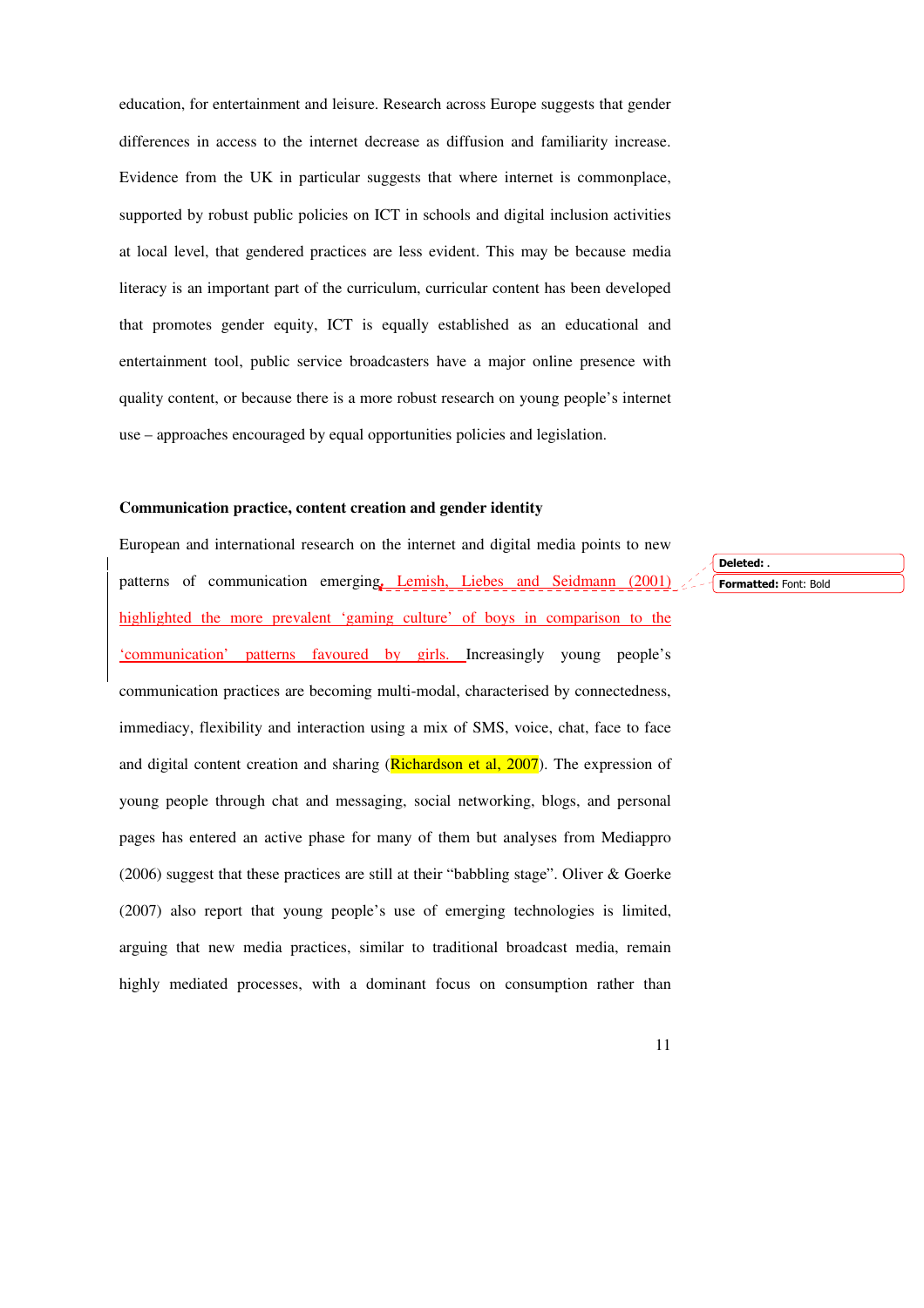creativity. Yet textual and multimedia formats, weblogs, personal homepages and social networking sites present a range of opportunities for young people to express themselves (Stern, 1999).

Thiel (2002) suggests that new online communication practices are methods for experimenting with identities and sexuality and have implications for the way young people communicate and conceive of themselves in their transition to adulthood, although in many instances new media are used to communicate with existing friends and peer groups. For many young people, creating content and networking online is becoming a central part of managing their identity, lifestyle and social relations (Livingstone, 2008). The gendered nature of computer-mediated communication and identity formation is an important area of communication studies (Herring, 2003; Stern, 1999). Research by Gross (2004) reported that the online communication activities of adolescent boys and girls have become similar rather than different. Both describe their online interactions as communicating in private settings, interacting with existing friends, and confined to what Gross describes uncritically as mundane and familiar topics such as friends, gossip, relationships.

Contradictory findings emerge in EU cross-country comparisons of gender differences in online content creation. Whereas in Iceland and Cyprus, web publishing and blogging is more popular with girls, this trend is reversed in Sweden, Italy and the UK. In Norway and Estonia, high internet usage countries, gender differences in online content creation are minimal. Gendered patterns in online content creation are more evident in the US. American studies have tracked teen internet activity since 2002. Lenhart et al  $(2007)$  report that girls are more active in content creation than boys, with girls now dominating the teen blogosphere. Boys in the US dominate one area - posting of video content online. Online teen boys are nearly twice as likely as

Formatted: Font: Bold Deleted: 2004

Deleted: , Kahne, Middaugh, Rankin Mcgill, Evans & Vitak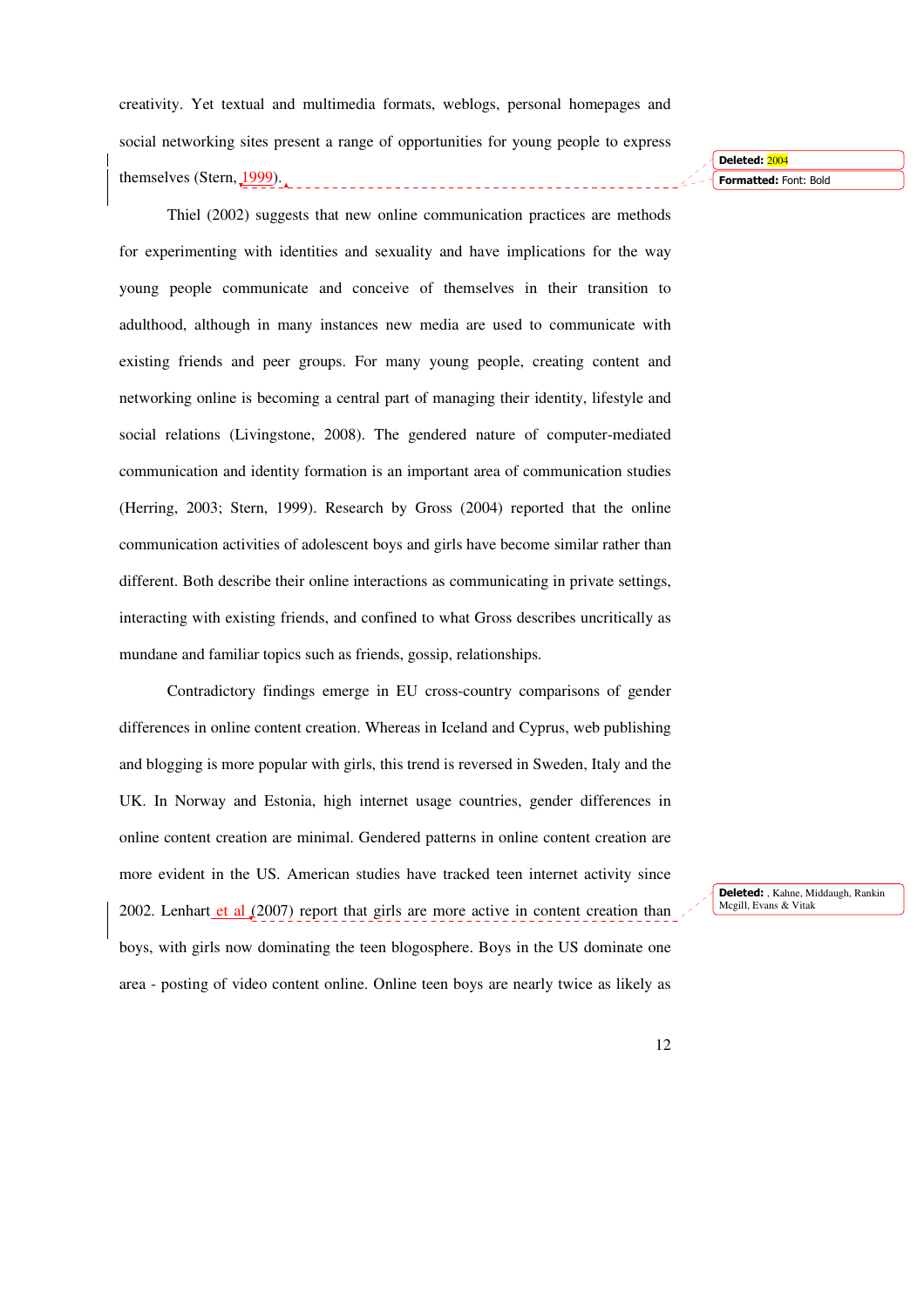online girls (19% vs. 10%) to have posted a video online where someone else could see it. Similarly, in Estonia, girls are considerably less likely to create or publish videos on their homepage (40% of girls vs. 53% of boys) (Kalmus et al, 2009).

Web publishing is emerging as a preferred activity of boys more so than girls and research on gender indicates significant differences in content between boys and girls. Adolescents often consider appearance as the core of identity. Personal homepages demonstrate how young people construct their identity online through the use of cultural materials at hand, in many cases, symbols of consumer culture (Stern, 1999). Weber & Mitchell (2008) note that even in cyberspace, young people understand that identity is embodied. By posting photos of themselves, they suggest that young people are addressing, modifying, and adorning their appearance. Stern's research focused exclusively on girls' homepages and found that girls' narratives were personal and intimate, with stories of relationships, friendships and emotions. Lenhart & Fox (2006) also note gender stereotypical blogging content, reporting that males are more likely to discuss technology, sport, politics and money, whereas women are more likely than men to be expressive and write about their personal lives.

Kalmus et al's research in this issue (2009) give further insight into young people's online content creation. Their Estonian research on home page publishing notes that girls are much more likely than boys to publish personal information about themselves (50% girls vs. 17% boys), and self-publish poems and stories (29% girls vs. 11% boys). A greater number of girls publish photographs they have taken (79% vs. 46% boys). Girls are considerably less likely to create or publish videos on their homepage (40% of girls vs. 53% of boys).

While studies point to gender differences in preferences and practices in content creation, there has been little investigation of whether this reflects differences

Deleted: , Pruulmann-Vengerfeldt Runnel & Siibak

Deleted: 2004

Deleted: 2002

Deleted: s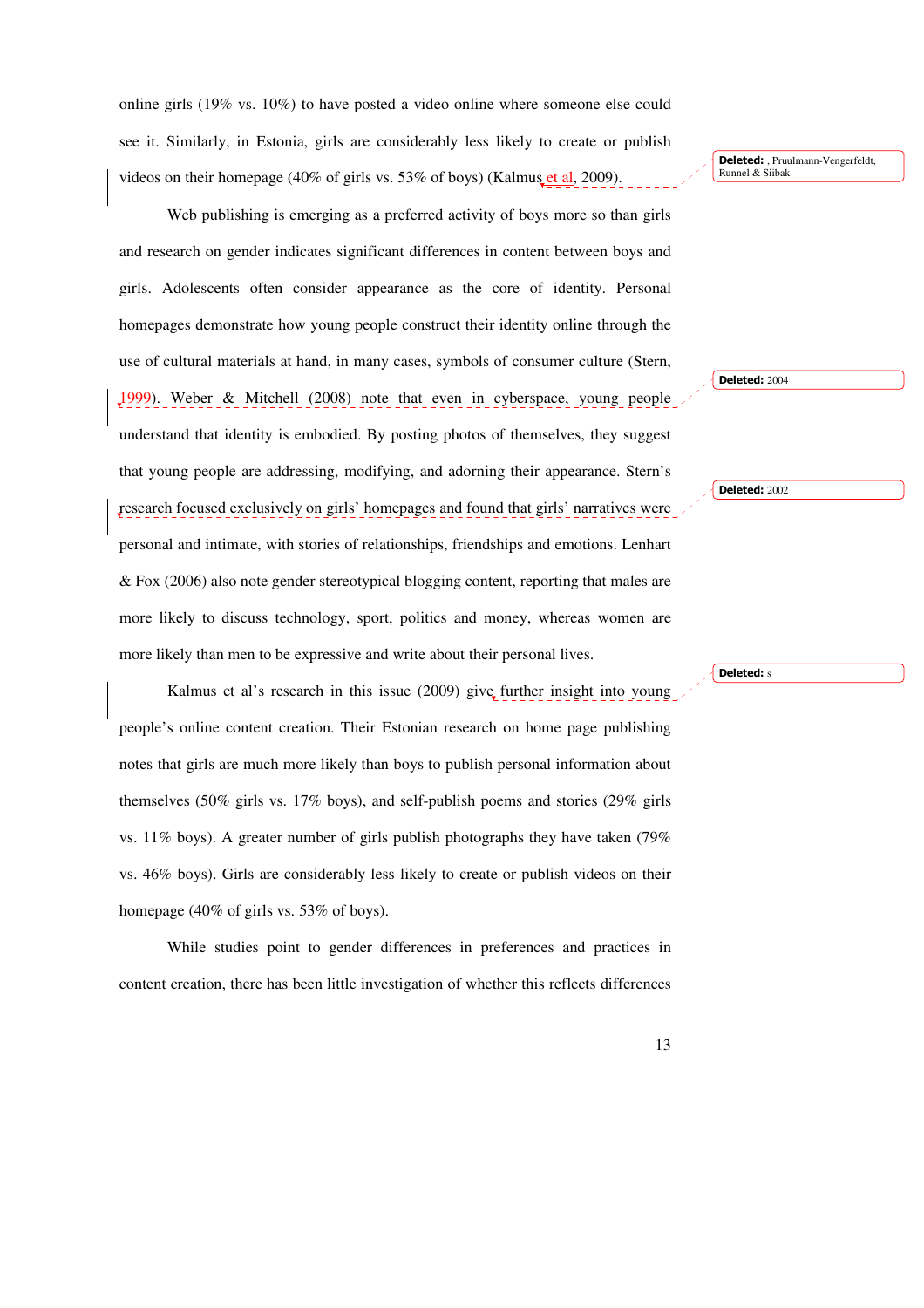in interests or in competencies. As Web 2.0 technologies become more prevalent and multimedia packages simplify web publishing and content creation, we can no longer assert that differences in technical competencies account for differences in genre preferences, but rather that gender identity construction processes and socialisation practices, which are different for boys and girls, have become somewhat more negotiated and flexible. While not exhibiting the cyber-feminist utopian prediction of an online world free of the restrictions of gender, it is evident that in the internet era, young women are as equally vocal and visible as young men, reversing the historical trend.

# **Skills and perceptions of expertise**

Online skills and self-efficacy are important determinants of effective and beneficial use of the internet. However, self assessment of computer skills has been questioned within the research literature, particularly in relation to gender differences in perceptions of confidence and expertise. Banwell & Gannon-Leary (2000) note that overestimation of skill levels or reluctance to admit to a lack of knowledge and skill when using the Internet may affect how young people approach learning new skills. Buckingham (2005) warns that young people's reported confidence in using the internet may well exceed their actual expertise. This may well be the case for boys, whose gender identity has historically been intimately tied with technological competence, according to feminist researchers.

Consistently, gender is reported as a significant variable with respect to selfperception of skills and expertise (Hargittai & Shafer, 2006), with boys expressing higher self-perception of ICT expertise. Comparative analysis of empirical data reporting gender differences in children's skills across Europe was conducted for EU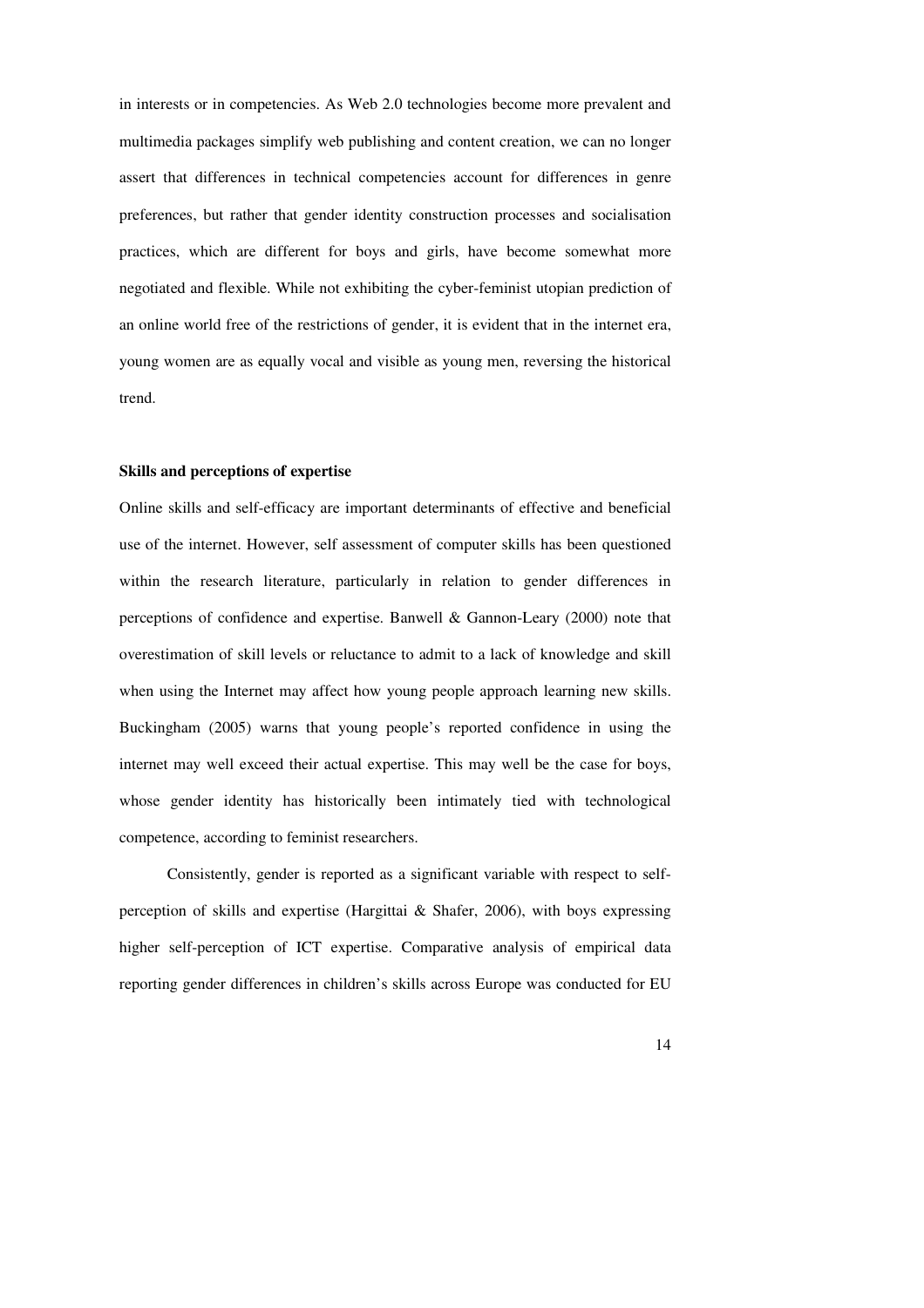Kids Online (Hasebrink, Livingstone et al. 2009) and provides a number of pertinent examples. Across Europe, with the exception of the UK, in countries where young people self-report and self-evaluate their internet skills (Estonia, France, Poland, Italy, Germany, and Bulgaria), boys tend to rate themselves higher than girls. Boys tend to describe themselves as more expert and claim to have more technical and advanced skills. Comparable research in Italy and Poland reports higher skills levels for boys in four functional ICT activities: downloading files, using PowerPoint, creating web pages and sending email attachments. In Italy, a significantly higher percentage of boys than girls (56% vs 35%) demonstrated high level digital skills. In France, more than twice as many boys  $(57%)$  than girls  $(26%)$  consider themselves as the most skilled member of their household. Research from the Netherlands also notes that a lot more teenage boys than girls say they are skilled in activities such as installing antivirus programmes, upgrading software or replacing a hard drive. Austrian research links boys' higher skills levels with their more frequent use of the internet. In Sweden boys' greater technical skills are considered to result from their use of a wider range of applications including downloading, Skype, and web development, although a similar level of skill is not apparent in their self-protection or safety skills.

Technical skills alone are not sufficient to use ICT effectively. A range of skills and competencies are necessary, including operational, information and strategic skills (van Dijk, 2005). The ability to use the internet effectively and safely is increasingly becoming a key skill. It is unclear whether the confidence expressed by young people in their internet skills leads to greater safety awareness or practice. In fact, research from Poland and Bulgaria suggests that it may have the opposite effect. Research from Bulgaria reports that boys boast of being more knowledgeable, more skilled and also more daring than girls. Kirwil's (2002) Polish study shows how this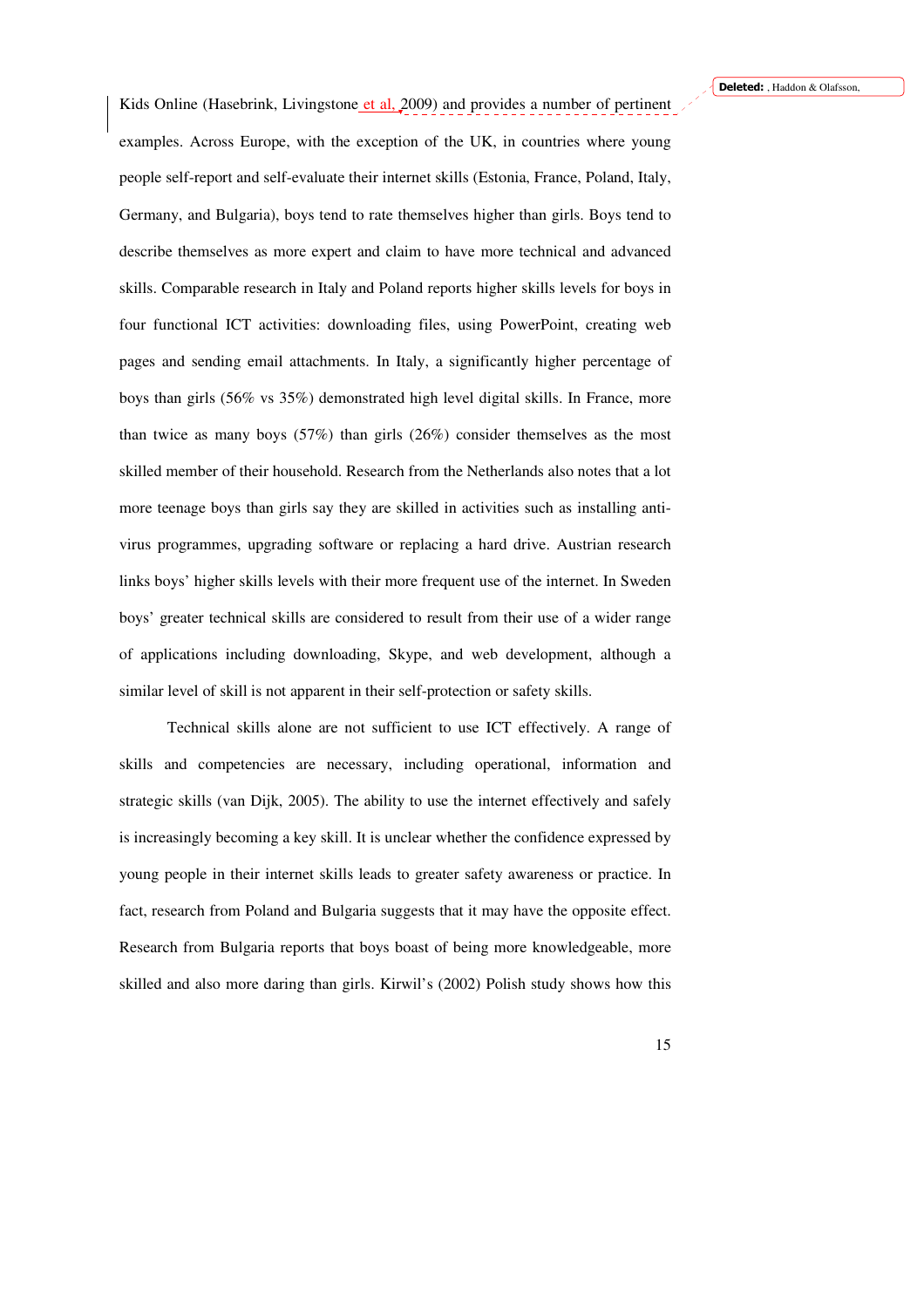can have consequences for boys' greater exposure to risks. In this study, young teenage boys (aged 13-15 years) report knowing how to disable internet filters blocking access to pornographic websites and also how to set them up again after disabling them.

Caution needs to be expressed in drawing conclusions on gender differences in skills for several reasons. Where evidence is available, it is difficult to compare. There are inconsistencies in skills measurements, and much data refers to self-perceptions of skills levels rather than tested or demonstrated skills. As feminist researchers remind us, technical skills have long been attributed to boys, thus inferring higher status. Possibly too, girls' preferences for communication and information searching are seen as lower-level skills and may not be valued as a result. Evidence also suggests that ICT skills gaps are narrowing. Girls are as interested, confident and skilled as boys, and in some cases, more so. A worrying trend persists however. Despite increased access, usage, interest, skills, and confidence, and a broader range of creative applications offered by the internet, only a minority of girls choose to pursue further and higher education in ICT (OECD, 2006) – a persistent trend, despite equal opportunities programmes and closing gender gaps in usage. This impacts on the gendering of higher level skills, technology development and expert status in the ICT disciplines.

### **Content, gender stereotypes, and patriarchal social values in game playing**

Since their inception, there has been intense debate about whether video/computer games are good, bad or benign in their effect on children. To date, most computer game research has focused on how games impact academic and social outcomes. Critics of youth gaming argue that violent games normalise violent and aggressive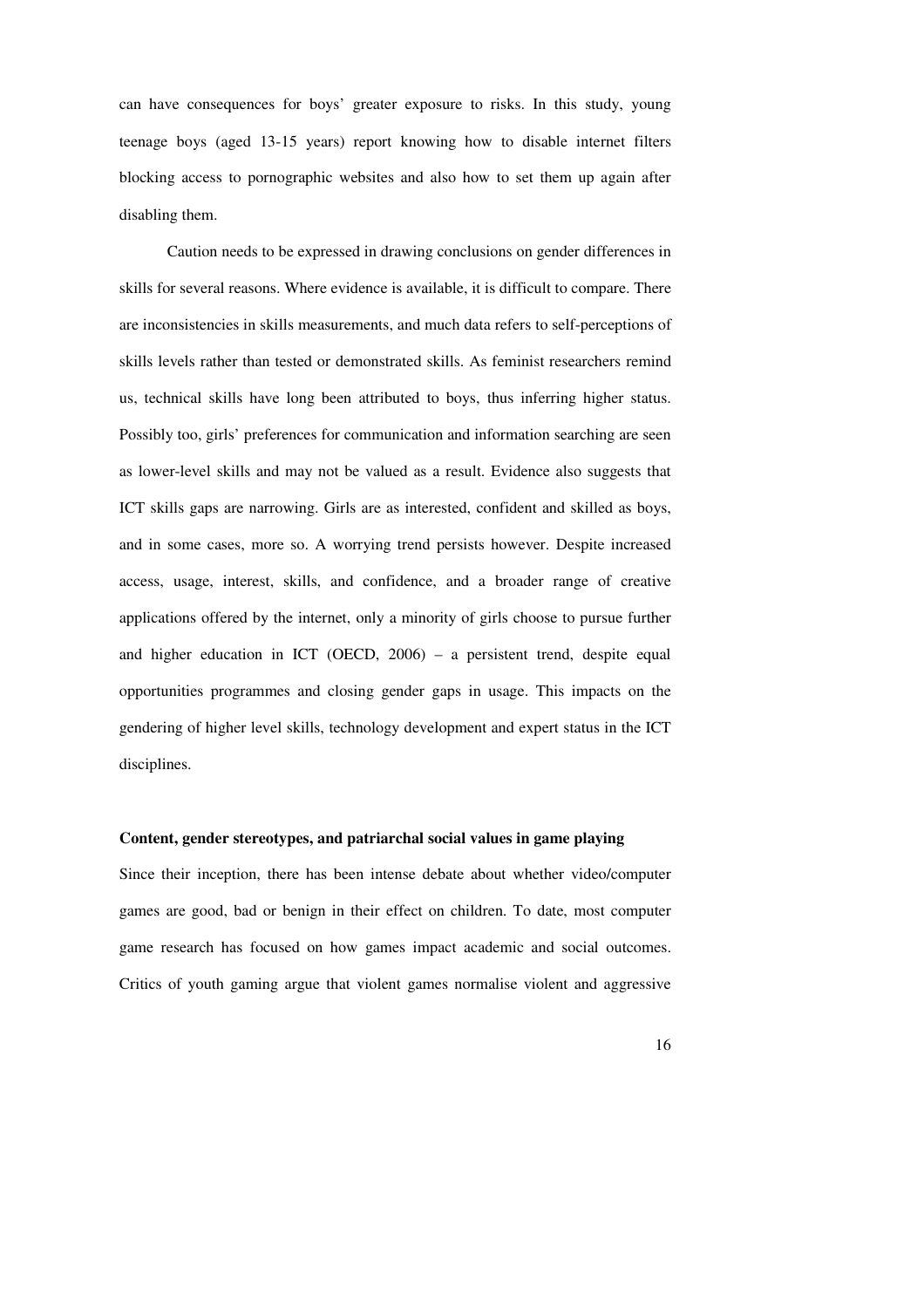behaviour (Anderson, Funk & Griffiths, 2004), promote sexual stereotypes or encourage asocial leisure (Brenick et al, 2007). The range of genres spanned by the most popular games played by teens indicates they are not simply playing violent first-person shooters or action games. However, boys are more likely than girls to report playing violent M-rated games. Dill and Thill (2006) highlight gender stereotyping in computer games, which they suggest is even more exaggerated in advertisements for games. Their content analysis of these advertisements identified four worrying characteristics: violence was consistently the norm for both sexes; female characters were sexualized, scantily clad and the subjects of eroticized aggression; female characters were extremely thin with curvaceous busts; male characters tended to be hyper-masculine, dominate female characters and were accessorised with weapons.

More positive aspects of game playing are reported in relation to social interaction in multi-user games, suggesting they provide a rich learning experience, and they have been placed on a "ladder of online experiences" (Hasebrink, Livingstone et al 2009). Comparative European research revealed that in every country where this was examined, more boys than girls are gamers, enjoy gaming and spend more time at this activity. Although computer console games have traditionally been targeted at boys, recent years have seen a greater number of games appealing to girls and this is increasing girls' game-playing, although Europe lags behind the US in the number of girl gamers. Lenhart et al (2008) report that game playing has become widespread in the US, with nearly all (97%) young people aged 12-17 playing games on computer, web, console or mobile. US statistics disprove the stereotype that gaming is a male activity, with girls a growing part of gaming audiences and culture. Whether this is attributable to a wider choice of games and genres serving the

Deleted: Henning, Killen, O'Connor, & Collins,

| <b>Deleted:</b> s   |  |
|---------------------|--|
| <b>Deleted:</b> she |  |
| <b>Deleted:</b> s   |  |
| <b>Deleted: Her</b> |  |

Deleted: , Haddon & Olafsson,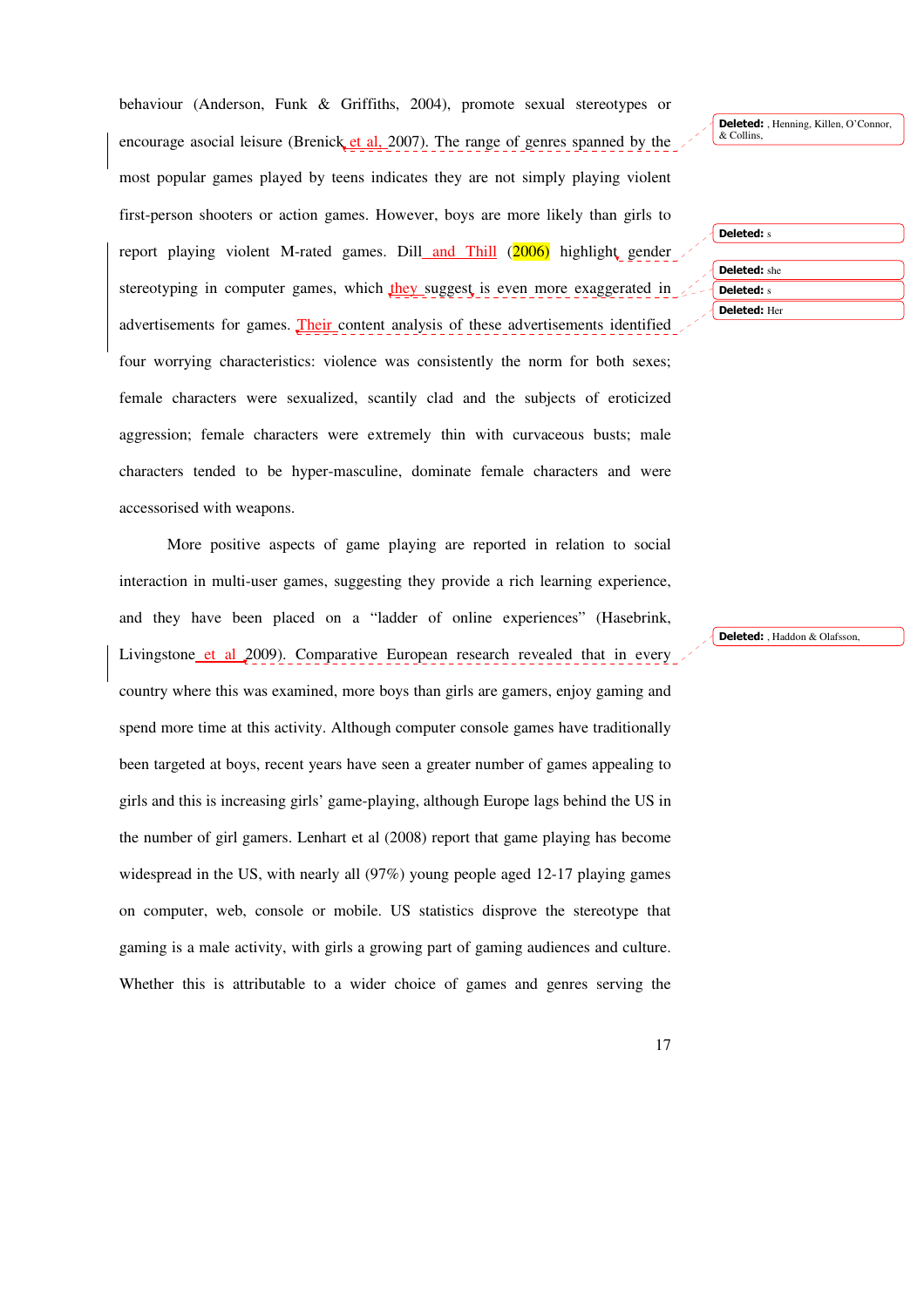diversity of young people's interests, or whether games development is becoming more feminised to increase market share, remains unclear. What is clear is that the youth market for games has increased significantly, for both boys and girls.

# **Pornography**

Another market segment which has seen huge growth is internet pornography. Research on children and online pornography is growing, but DeAngelis (2007) notes that this research area is limited in many countries because of its morally-loaded nature, the methodological challenges of studying internet pornography's effects on an underage population, and the difficulty in showing whether exposure to online porn actually changes sexual attitudes and behaviour. Such research is all the more important given that young people's exposure to pornography on the internet is now so common that it can be described as a normal experience (Sabina, Wolak & Finkelhor, 2008). Research from European countries which investigated young people's exposure to pornography indicates that in every country boys are more likely than girls to seek out sexually explicit material, be sent links to pornographic web pages or to insert key words in search engines related to sex and erotica. Flood's research (2007) in Australia echoes this, reporting that 38 percent of boys deliberately access pornographic content online, compared with only 2 percent of girls. Whether pornographic websites are considered as problematic by young people is less clear (Sutter, 2000) although girls are more likely than boys to report discomfort, embarrassment and offence. Svedin & Åkerman's (2006) Swedish research on young people's exposure to pornography found that boys' use of the internet for accessing pornographic material was almost three times that of girls. The most common ways to look at pornography among 18 year old boys is via the internet (86 %), cable TV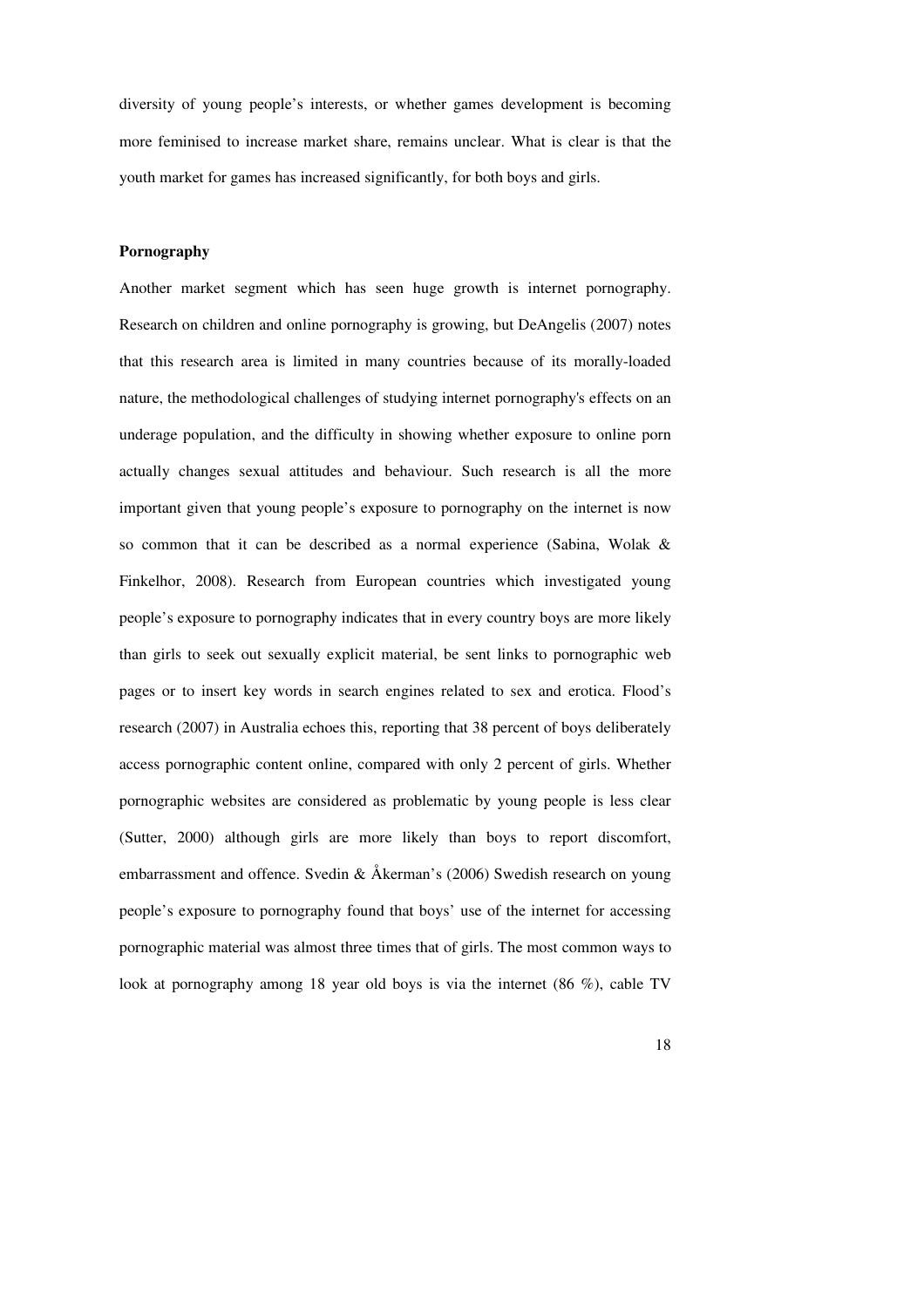$(81\%)$  and pornographic magazines (75%). Among girls of the same age, the most common ways to come into contact with pornographic material is cable TV (61%), porn magazines (40%) and the internet (30%). High consumers of pornography were also more likely than other boys to look at violent pornography, child pornography and animal pornography. Svedin & Åkerman's research points to the gap in our knowledge about the impact of exposure to online pornography and violence on boys' and girls' development. As pornography becomes more accessible online to even younger children, as unsupervised internet use becomes more commonplace, and video capability of phones improves rapidly, the general ambivalence to pornography exposure and consumption needs to be challenged by researchers.

# **Conclusion**

This application of feminist perspectives on gender, technology, and identity to European comparative research on gendered patterns in young people's internet use reveals a number of issues. Although synthesising the results of diverse studies from different disciplines which used inconsistent methodologies and different definitions and research variables is a difficult task, it serves as a starting point to critically examine gender, youth, and the internet.

We set out to explore patterns of internet use by **exaiming** four **broad** research questions on gender differences. With respect to  $RQ1$ , examining gender gaps in  $\angle$ access to the internet, we find that information society policies across Europe with an  $\sim$ emphasis on internet diffusion, allied to equal opportunities policies and initiatives, have contributed to equalising access for boys and girls, although this is not universal. With respect to RQ2, findings on gender differences in young people's ICT skills are  $\angle$ inconclusive, partly because there are significant differences in how 'ICT skills or

| <b>Deleted:</b> testing    |
|----------------------------|
| <b>Deleted:</b> hypotheses |
| Deleted: H                 |
| <b>Deleted:</b> it was     |
| Deleted: found             |

| <b>Deleted:</b> Findings in relation |
|--------------------------------------|
| Deleted: H                           |
| Deleted:                             |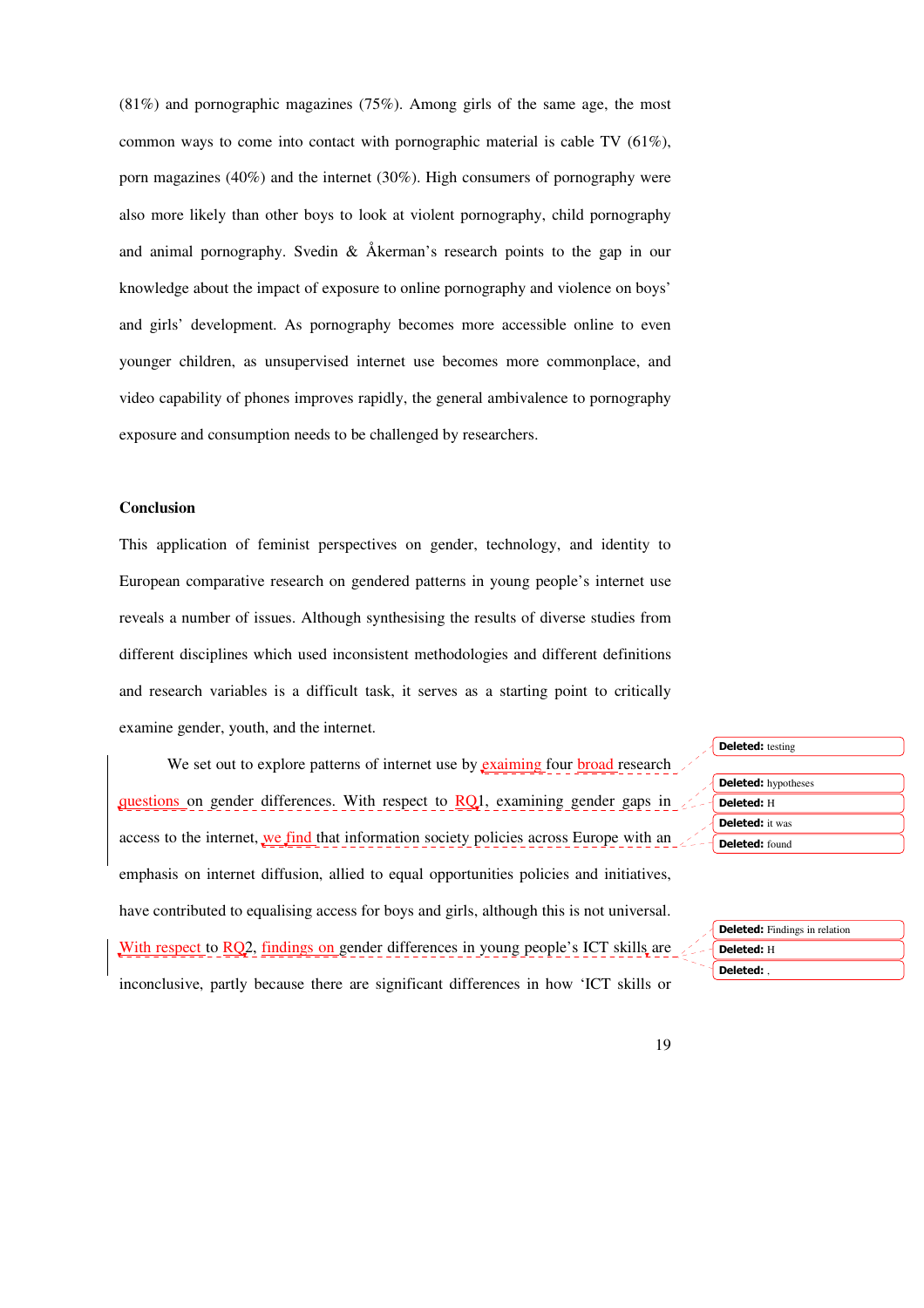expertise' is defined. Although it seems that girls can no longer be termed the "deficit" gender in relation to confidence with new media, successes in improving access, increasing opportunities for participation through communication, content creation and game playing have yet to translate into an increase in numbers of girls studying ICT at higher level (OECD, 2006). Our third research question explored whether changing online communication practices, involving more collective practice and communities, enable a transcendence of traditional gender roles. This is not supported by evidence, although there is evidence of emerging positive trends and flexibility in gendered practices - for example, changes in boys' communication practices with more chatting. Boys' gender identity has long been intimately tied to technological competence. Changing communication practices for boys, illustrated in a consequent rise in online chatting, indicates that both gender and technologies are cultural processes which are fluid and flexible, rather than fixed. The final research question that elements of young people's internet practices reflect the hegemonic power structures of both gender and technology, is the most difficult to support empirically.

Feminist critiques of gender and ICT remind us that technology is never neutral and embodies knowledge, power and gender hierarchies. Such structures are slow to shift, resulting in subtle, and yet persistent gender differences. Paechter (2007) reminds us that the internet embodies individual users, varied communities of practice, and diverse contexts of use with different social norms and power relations – all of which influence gender identity, internet practices, and patterns. Young people's engagement with ICT in schools and homes involves mostly individual consumption (for example, internet searching for leisure or education) and so encourages conformity to gender identity consistent with equal opportunity values. Findings Deleted: hypothesis Deleted: hypothesis

Deleted: , H4,

Deleted: H3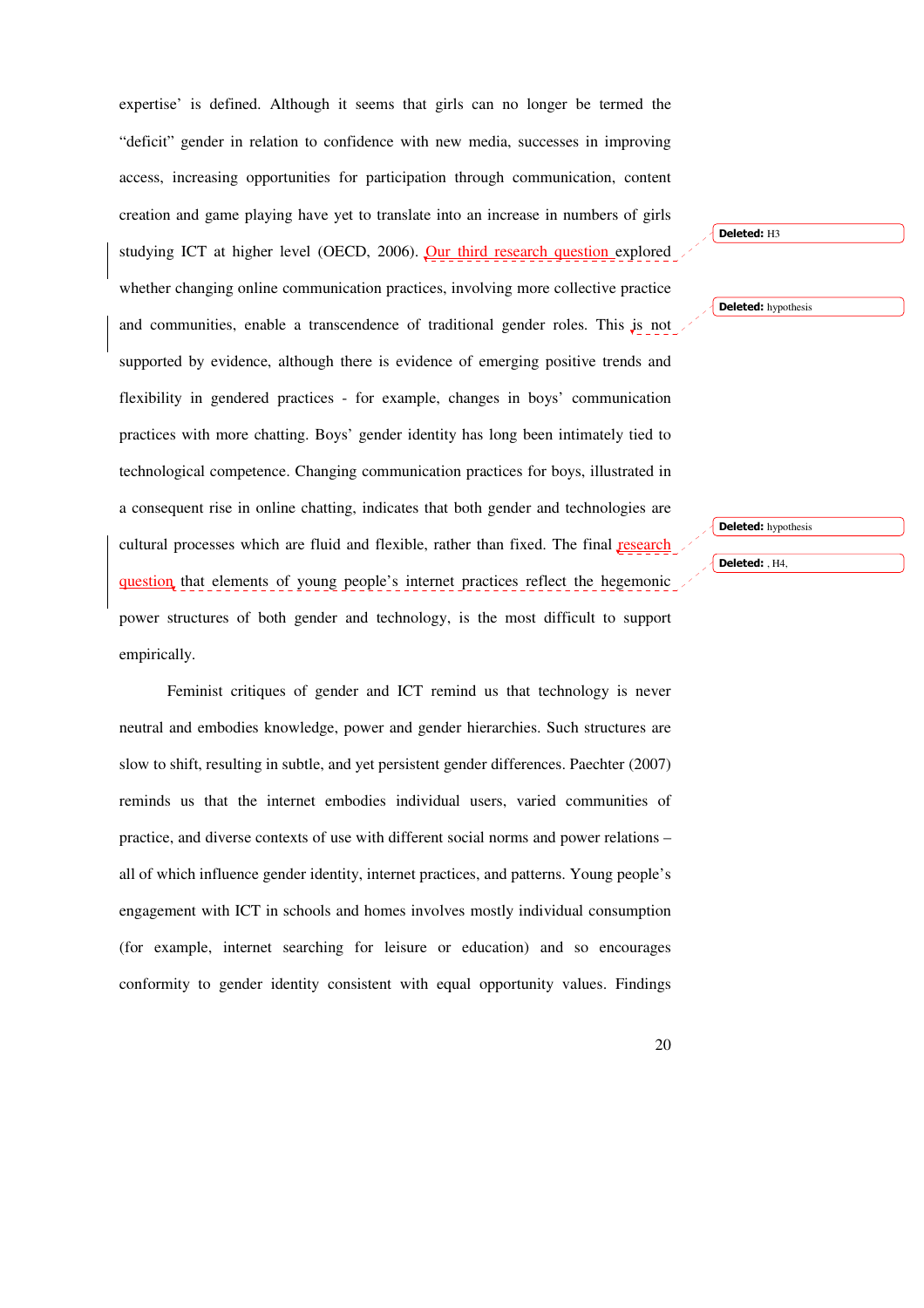across Europe on access and use suggest diminishing gender gaps, with equality of access the norm in almost every country (Eurobarometer, 2008). Online communication, social networking and content creation, monitored and moderated by peers, allow a greater degree of flexibility and co-construction of masculine and feminine gender identities. Here we see cross-cultural as well as gender differences. Consumer driven, more covert internet activities, conducted in private settings, such as extremely violent gaming and pornography use, which promote and encapsulate capitalist and patriarchal values, represent communities of practice where overtly gender-stereotypical masculinities are performed, encouraging hegemonic masculinity, which exploits and dominates women and other groups deemed to be less powerful.

Our analysis, even with its limitations, indicates that gender remains a valid and vital lens to explore changes, continuities and complexities in new media use and environments. The evidence base, although limited, paints a picture of complex and changing content preferences, communication practices, skills and learning processes and exposure to risks on the part of both boys and girls. While most commentators assert that everything in the digital future will be different, does this hold true, we ask, for social relations of gender? Transcendence of traditional gender roles requires a seismic shift in gender, knowledge, and power hierarchies – not automatically achieved by the introduction of new media tools and technologies, or equal opportunities programmes.

 Several issues emerged in the research analysis which have important implications for future research. For example, perception of skills and expertise remains a complex question which requires more careful and detailed analysis, especially when related to young people's further education and career choices, and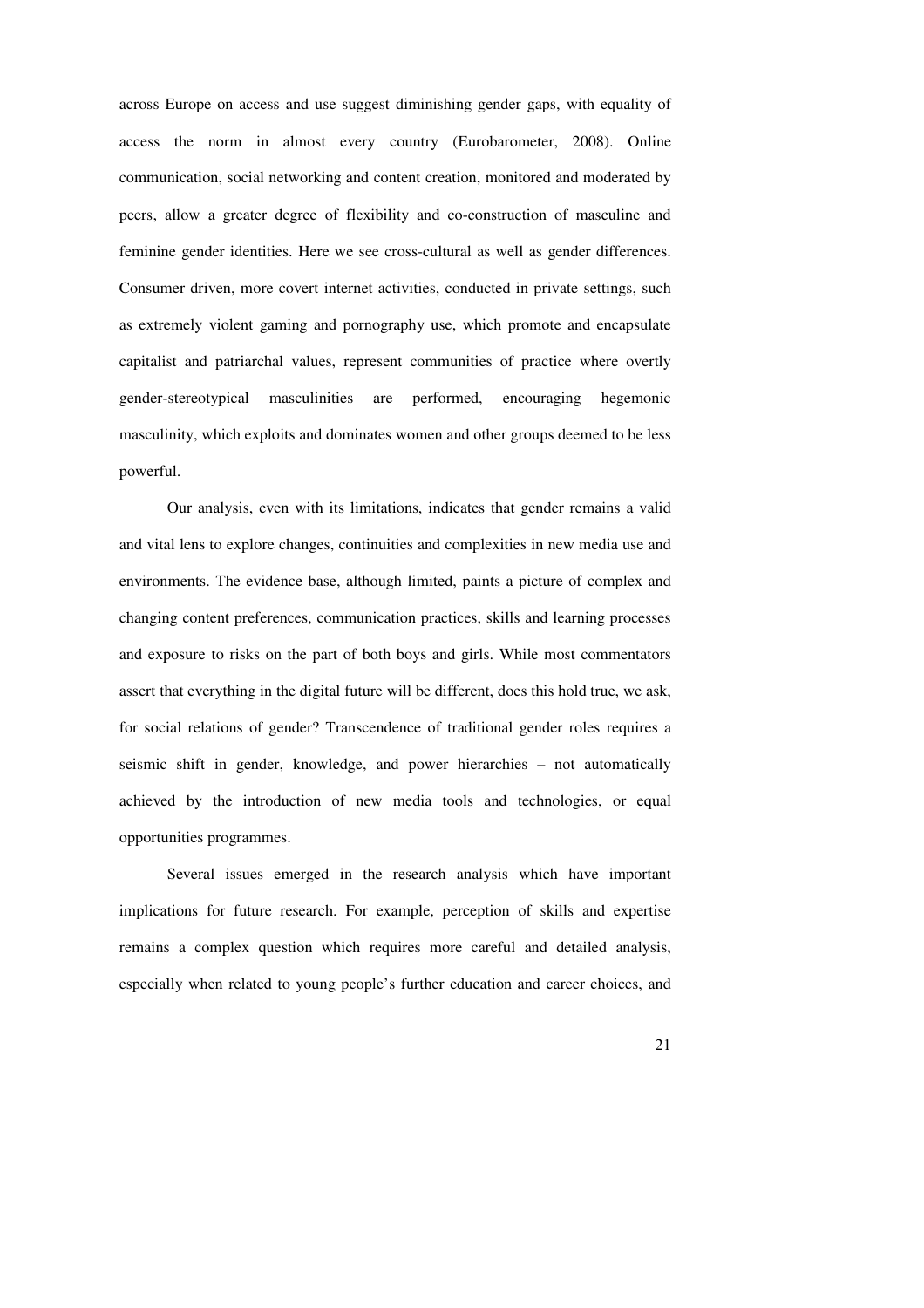falling numbers pursuing ICT at third level. Internet gaming has experienced phenomenal growth in its youth market. Gaming research, from sociological, cultural and ICT development perspectives, could gain valuable insights from research which not only explores motivations and experiences, but also acknowledges and challenges the patriarchal values and power hierarchies embodied in many games and in pornography. The popularity of the internet for young people is undoubtedly attributable to its diverse information, entertainment, and communication capabilities. We need to be wary of assumptions that virtual spaces, practices and communities are value-free, egalitarian or more participatory than traditional broadcast media. Likewise we need to avoid myths of young people's natural affinity with new media. The benefit of research on gender is that it illustrates the diversity and complexity of young people's internet use, the social and cultural contexts of use, mediation processes, and how individuals and their communities of practice choose to participate, or not. Any attempt to consider gender and ICT as more than a basic or binary manifestation of a digital divide is a good starting point for considering the complexity of young people's ICT use within a rapidly changing and convergent media environment. Young people's new media use throws up new questions and assumptions about gender, about technology, about knowledge and expertise, about power, and about the inter-relationships among these, calling for a re-energising of gender-technology research for the twenty-first century, with young people as the focus.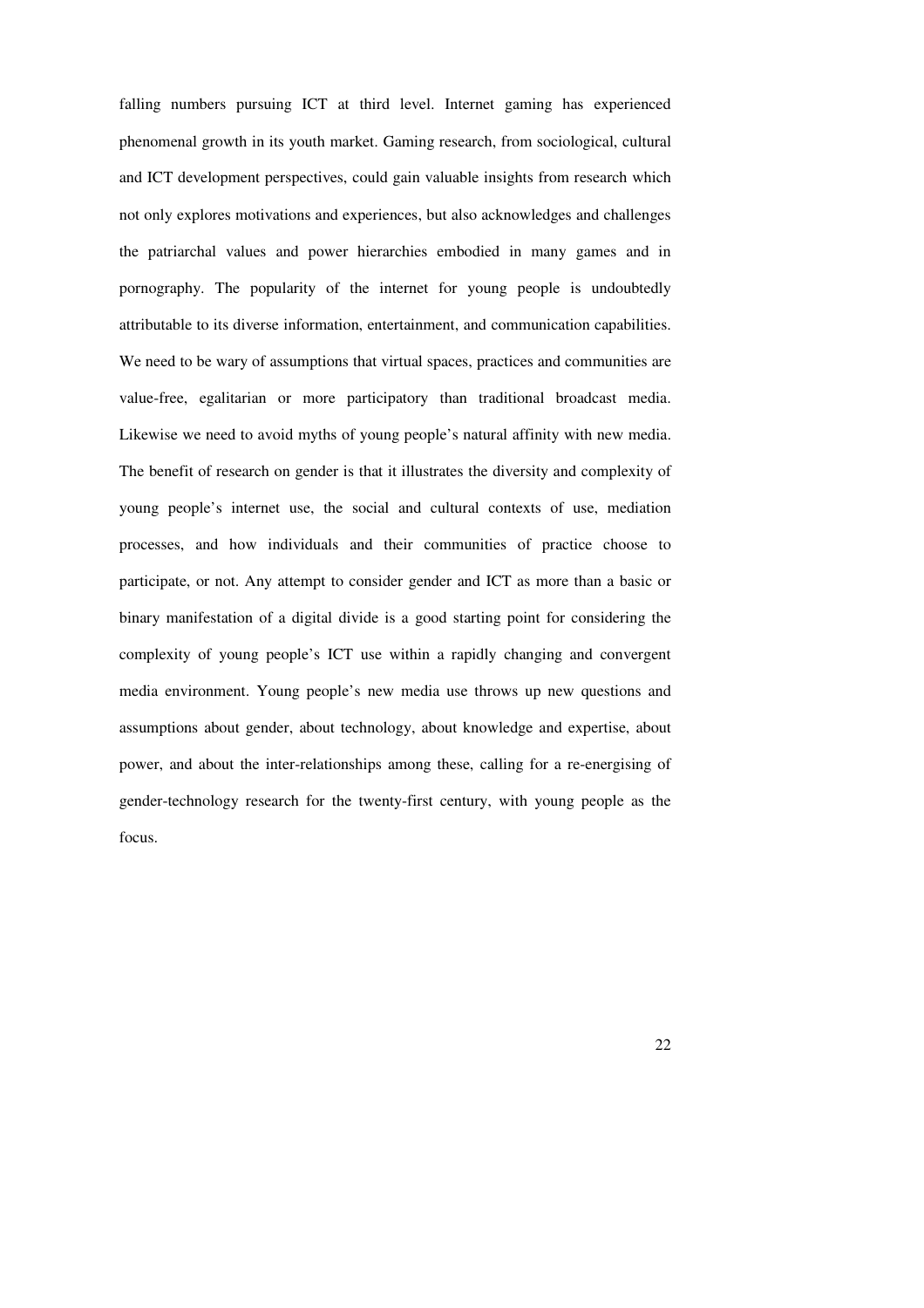# **References**

- Anderson, C. Funk, J. & Griffiths, M. (2004). *Journal of Adolescence*, Special Edition, Video Games and Public Health, *27*(4), 1-3
- Banwell, L. & Gannon-Leary, P. (2000). JUBILEE: monitoring user information in the electronic age. *OCLC systems, 16*(4), 189-193.
- Bennett, S., Maton K., & Kervin L. (2008). The Digital Natives' debate: A critical review of the evidence. *British Journal of Educational Technology, 39*(5), 775- 768.
- Brenick, A., Henning, A., Killen, M., O'Connor, A., & Collins, M. (2007). Social Evaluations of Stereotypic Images in Video Games. Unfair, Legitimate, or "Just Entertainment"? *Youth & Society, 38*(4), 395-419.
- Buckingham, D. (2005). *The Media Literacy of Children and Young People: A Review of the Research Literature.* London: Ofcom.
- Cockburn, C. (1987). *Machinery of Dominance: Women, Men and Technical Know-How*. London: Pluto Press.

Cranmer, S. (2006). Children and young people's uses of the internet for homework. *Learning, Media and Technology*, *31*(3), 301-315.

DeAngelis, T. (2007). Web pornography's effect on children. *Monitor on Psychology*, *38*(10), 50.

Dill, K.E. (2007). *The Influence of Video Games on Youth: Implications in the New Millennium*. Paris: OECD. Retrieved 12 June 2009 from http://www.oecd.org/dataoecd/43/61/39414891.pdf

Dill, K. E., & Thill, K. P. (2006). Video game characters and the socialization of gender roles: Young people's perceptions mirror sexist media depictions. *Sex Roles: A Journal of Research, 57*(11-12), 851-864.

Deleted: Agosto, D. & Hughes-Hassell, S. (2006). Towards a model of the everyday information needs of urban teenagers, part 2, Empirical model. *Journal of the American Society for Information Science and Technology*, *57*(11), 1418-1426.¶

Deleted: Bertozzi, E. & Lee, S. (2007). Not Just Fun and Games: Digital Play, Gender and attitudes Towards Technology *Women's Studies in Communication*, *30*(2), 179-204.¶

Deleted: Cawley, A. & Trench, B. (2004). *Current Perspectives on the Information Society*. Dublin: Dublin City University.¶

Formatted: Strikethrough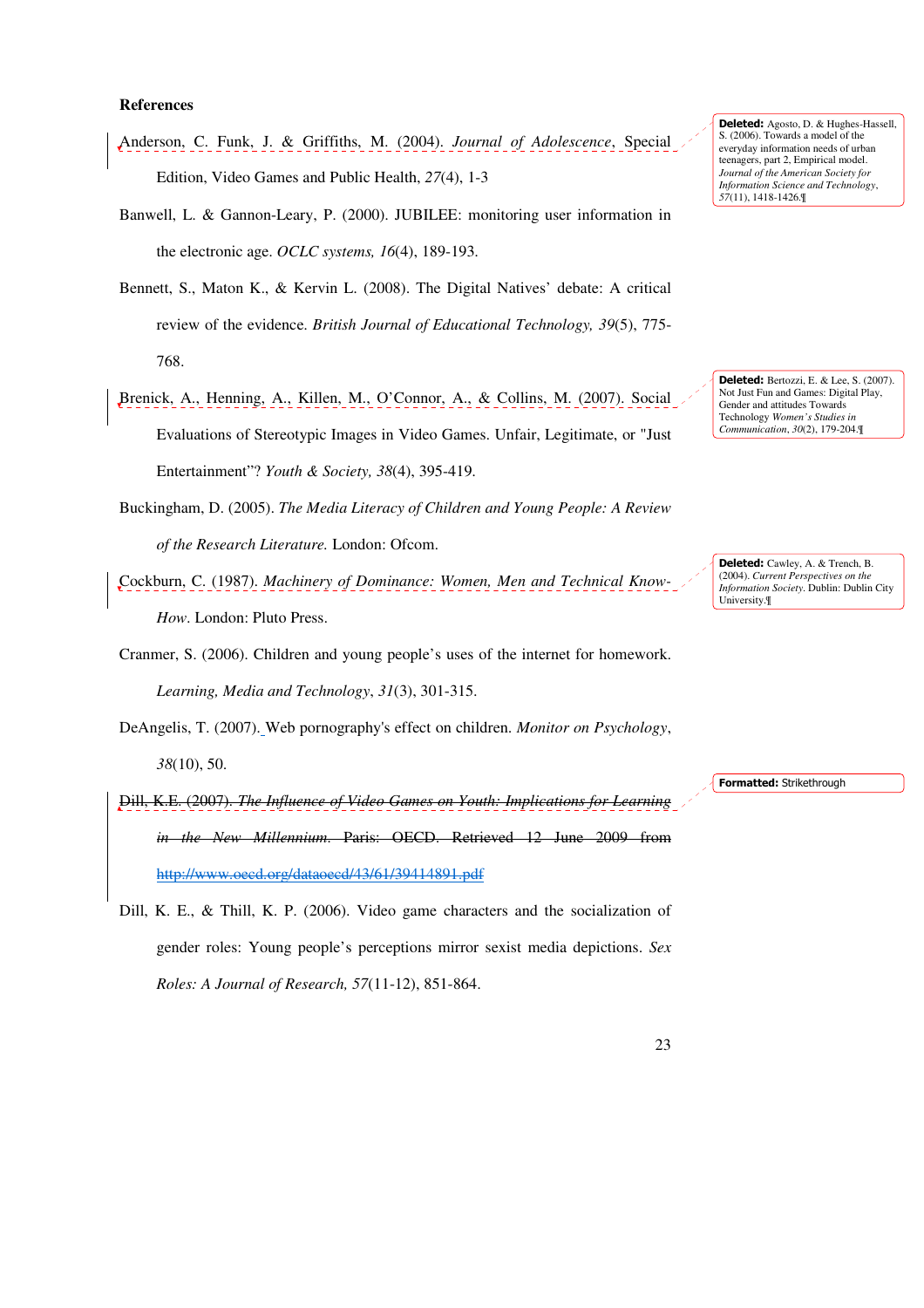Eurobarometer (2008). *Flash Eurobarometer survey 2008: Towards a Safer Use of the Internet for children in the EU - a parents' perspective.* Luxembourg: Directorate General Information Society and Media.

Flood, M. (2007). Exposure to pornography among youth in Australia. *Journal of Sociology, 43*, 45-60.

Greenfield, S., Peters, J. Lane, N., Rees, T. & Samuels, G. (2003). *SET FAIR, A Report on Women and Science, Engineering and Technology*. London: Department of Trade and Industry.

Gross. E. (2004). Adolescent Internet use: What we expect, what teens report. *Journal of Applied Developmental Psychology, 25* (6) 633-649.

Hargittai, E. & Shafer S. (2006). Differences in Actual and Perceived Online Skills: The Role of Gender. *Social Science Quarterly, 87*(2) 432-448.

Hasebrink, U., Livingstone, S., Haddon, L., & Olafsson, K. (2009). *Comparing children's online opportunities and risks across Europe: Cross-national comparisons for EU Kids Online*. LSE, London: EU Kids Online (2<sup>nd</sup> edition).

Herring, S.C. (2003). Gender and Power in Online Communication. In J. Holmes & M. Meyerhoff (Eds.), *The Handbook of Language and Gender* (pp. 202–228). Oxford: Blackwell .

Herring, S. C. (2008). Questioning the Generational Divide: Technological Exoticism and Adult Construction of Online Youth Identity. In D. Buckingham (Ed.) *Youth, Identity, and Digital Media* (pp. 71-94). Cambridge, MA: MIT Press.

Jackson, M. (2007). Exploring Gender, Feminism and Technology from Communication Perspective: An Introduction and Commentary. *Women's Studies in Communication, 30*(2), 149-156.

Deleted: Haraway, D. (1991). *Simians, Cyborgs and Women: The Reinvention of Nature*, Routledge: New York. ¶

Formatted: Strikethrough

Deleted: 2005

Deleted: Euridice (2004). Key Data on Information and Communication Technology in Schools in Europe. Brussels: European Commission.¶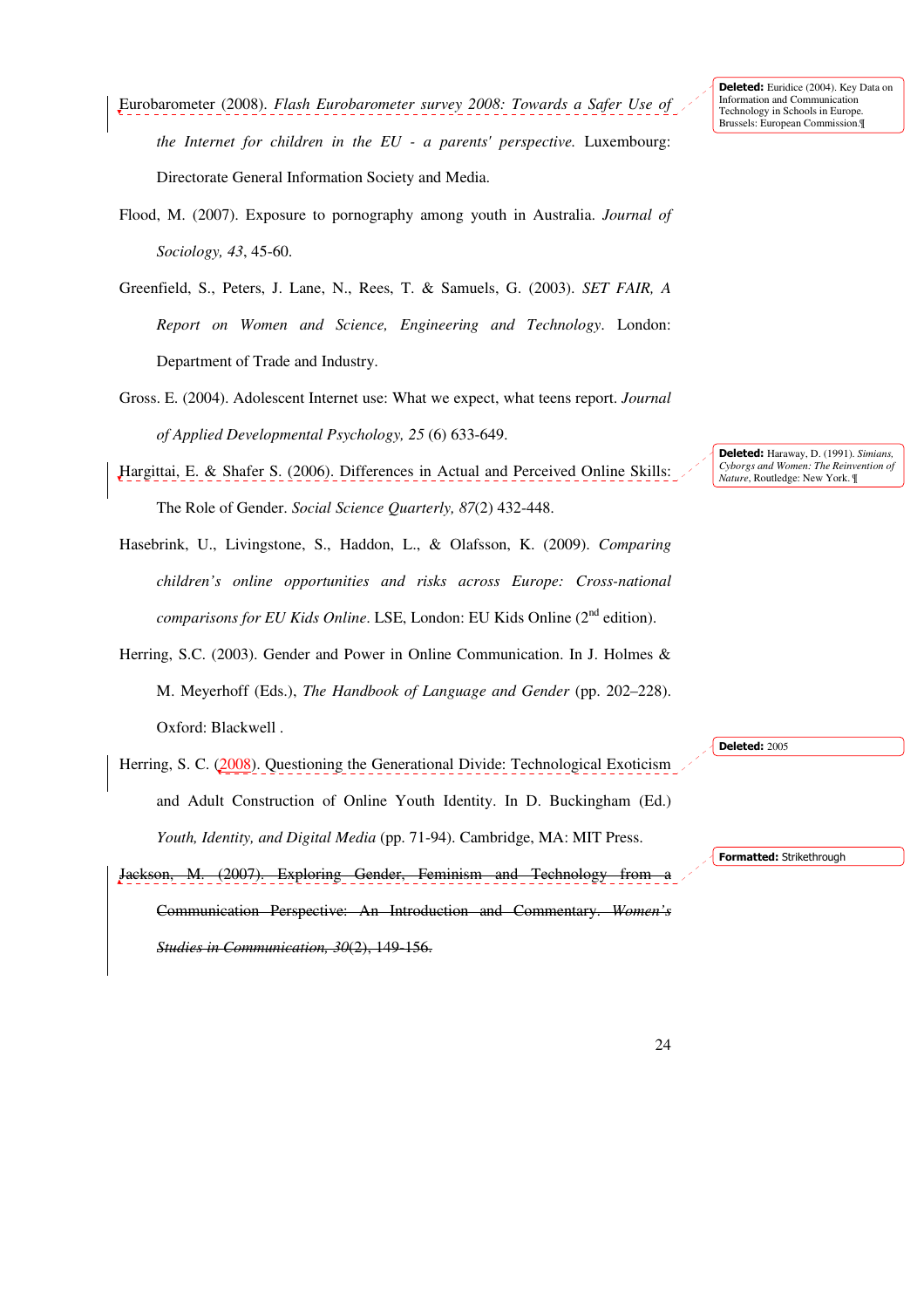- Junco, R. & Mastrodicasa, J. (2007). *Connecting to the Net.Generation: What Higher Education Professionals Need to Know About Today's Students.* Washington, DC: National Association of Student Personnel Administrators.
- Kalmus, V., Pruulmann-Vengerfeldt, P., Runnel, P., & Siibak, A. (2009). Online content creation practices of Estonian school children in comparative perspective. *Journal of Children and Media, 3*(4),
- Kirkup, G. (2000). Introduction. In G. Kirkup, L. Janes, W. Woodward & F. Hovenden (Eds.), *The Gendered Cyborg: A Reader* (pp. xiii-xiv). London: Routledge.
- Kirwil, L. (2002). Wzorce korzystania z Internetu przez dzieci w wieku 13-15 lat [Patterns of the Internet Use Among Children 13-15. Report from quantitive study]. Warsaw, December 2002, Biuro Badań Rzecznika Praw Dziecka [Research Departament, Ombudsman for Children's Rights]. Retrieved October 15, 2008 from http://www.brpd.gov.pl/publikacje\_fr.html
- Lemish, D., Liebes, T. & Seidmann, V. (2001). Gendered Media Meanings and Uses. In Livingstone, S., and Bovill, M. (2001) (Eds.), *Children and their Changing Media Environment: A European Comparative Study*. Lawrence Erlbaum Associates.
- Lenhart A. & Fox, S. (2006). *Bloggers. A portrait of the internet's new storytellers*. Washington, DC: Pew Internet & American Life Project.
- Lenhart, A., Kahne, J., Middaugh, E., Rankin Macgill, A., Evans, C., & Vitak, J. (2008). *Teens, Video Games, and Civics.* Washington, DC: Pew Internet & American Life Project.
- Lenhart, A. Madden, M., Rankin Macgill A., Smith. A. (2007). *Teens and Social Media.* Washington, DC: Pew Internet & American Life Project.

Formatted: Font: Italic

Deleted: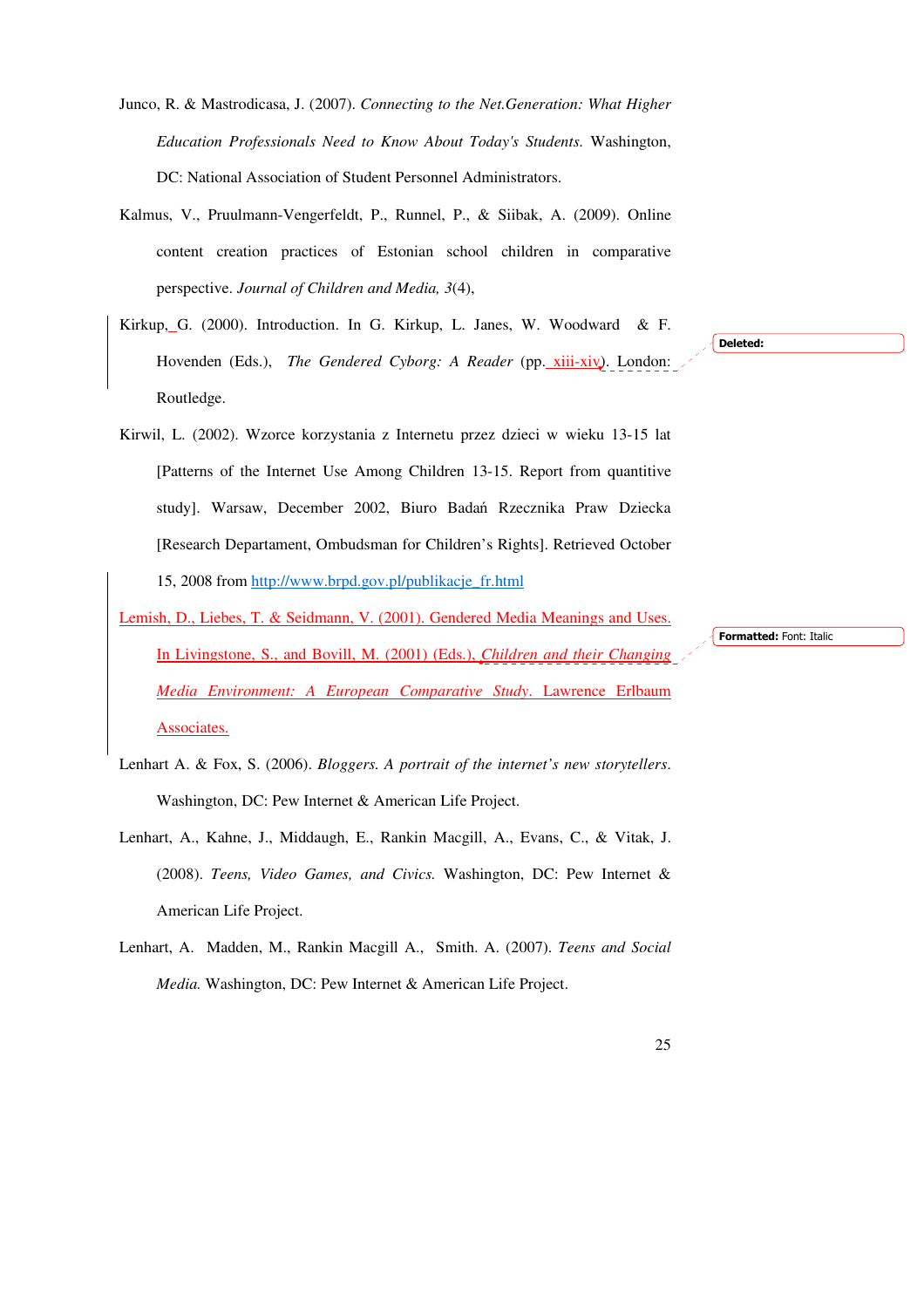- Livingstone, S. (2008). Taking risky opportunities in youthful content creation: teenagers' use of social networking sites for intimacy, privacy and selfexpression. *New Media and Society*, *10* (5), 393-412.
- Livingstone, S. & E. Helsper (2007). Gradations in digital inclusion: children, young people and the digital divide*, New Media and Society, 9*(4) 671-696.
- Livingstone, S., Bober, M. & Helsper, E. (2005). *Inequalities and the digital divide in children and young people's internet use.* London: London School of Economics and Political Science.
- MacKenzie, D & Wajcman, J. (1999). *The Social Shaping of Technology* (2<sup>nd</sup> ed.) Milton Keynes: Open University Press.
- McQuillan H. & R. Bradley (1999). *Barriers for Women in Computing.* Limerick: University of Limerick Press.
- MEDIAPPRO (2006). *A European Research Project: The Appropriation of New Media by Youth.* Brussels: Chaptal Communications with the support of the European Commission/Safer Internet Action Plan.
- Menzies, H. (1996). *Whose Brave New World? The Information Highway and the New Economy*, Toronto: Between the Lines.
- OECD (2006) *ICTs and Gender Evidence from OECD and Non-OECD Countries*.Paris: Organisation for Economic Co-operation and Development.
- Oliver, B. & Goerke, V. (2007). Australian undergraduates' use and ownership of emerging technologies: Implications and opportunities for creating engaging learning experiences for the Net Generation. *Australasian Journal of Educational Technology,* 23(2), 171-186.
- Paechter ,C. (2007). *Being Boys, Being Girls. Learning masculinities and femininities*. Milton Keynes: Open University Press.

Deleted: Li, Q. (2007). Bullying in the new playground: Research into cyberbullying and cyber victimization, *Australasian Journal of Educational Technology*, *23*(4), 435-454.¶

Deleted: Livingstone, S. & Bober, M. (2003). *UK Children Go Online: Listening to young people's experiences.*  London: London School of Economics and Political Science.*¶*

Deleted: Mizuko, I. Davidson, C., Jenkins, H., Lee, C., Eisenberg, M., & Weiss J. (2008). Foreword. In D. Buckingham (Ed), *Youth, Identity and Digital Media* (pp. ) Cambridge, MA: MIT Press.¶ Morris-Suzuki, T. (1988)*. Beyond Computopia. Information, Automation and Democracy in Japan*, New York: Routledge, Chapman and Hill Inc.¶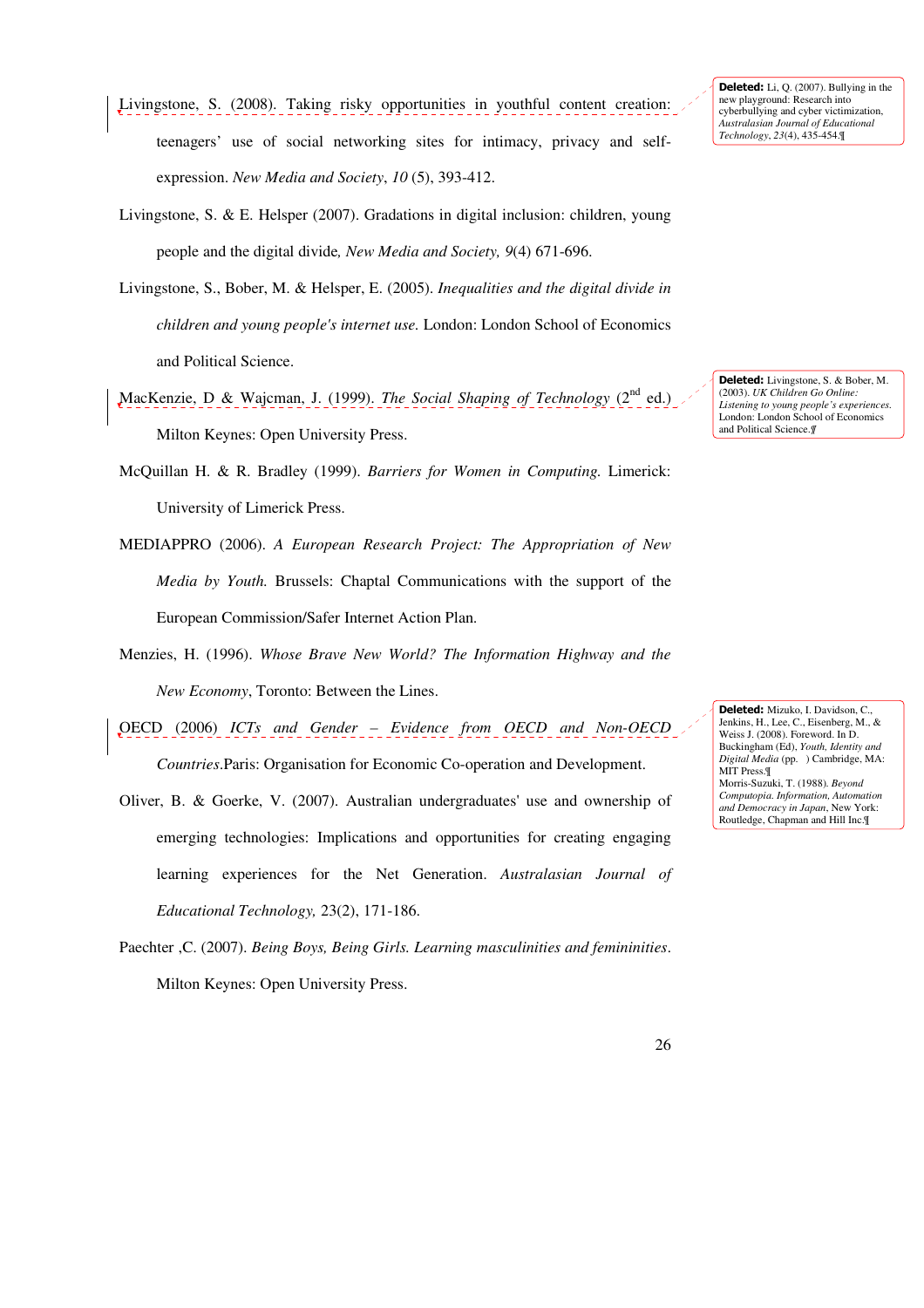Pew Internet (2005). *New data on blogs and blogging*, Washington, DC: Pew Internet & American Life Project.

Plant, S. (1997). *Zeros + Ones: Digital Women + the New Technocultures*, London: Fourth Estate.

Prensky, M. (2001) Digital Natives, Digital Immigrants, *On the Horizon*, 9 (5), 1-2 NCB University Press.

**Richardson,I.,MacColl,I. & Third,A.J.,** (2007). Moblogging and belonging: new mobile phone practices and young people's sense of social inclusion. *Proceedings of the 2nd international conference on Digital interactive media in entertainment and arts*. Perth, Australia: ACM.

- Sabina, C. Wolak, J., & Finkelhor, D. (2008). The Nature and Dynamics of Internet Pornography Exposure for Youth. *CyberPsychology & Behavior*, *11*(6), 555- 560.
- Stanley, A. (1993). *Mothers and Daughters of Invention. A Revised History of Technology*. London: Scarecrow Press.
- Stern, S. (1999). Adolescent girls' expression on web home pages: spirited, somber and self-conscious sites. *Convergence, 5* (4), 22-41.
- Sutter, G. (2000). 'Nothing New Under the Sun': Old fears and new media. *International Journal of Law and Information*, *8*(3), 338-378.

Svedin, C-G. & Åkerman, I. (2006). Ungdom och pornografi – hur pornografi i media används, upplevs och påverkar pojkar respektive flickor [Youth and Pornography – How Pornography in Media is Used and Experienced and Influences Boys and Girls), i *Koll på porr – skilda röster om sex, pornografi, medier och unga*. Helsinki: Medierådet, Kulturdepartementet. (in Swedish)

Deleted: Richardson, I., A. Third, et al.

Deleted: ngrid, Å.